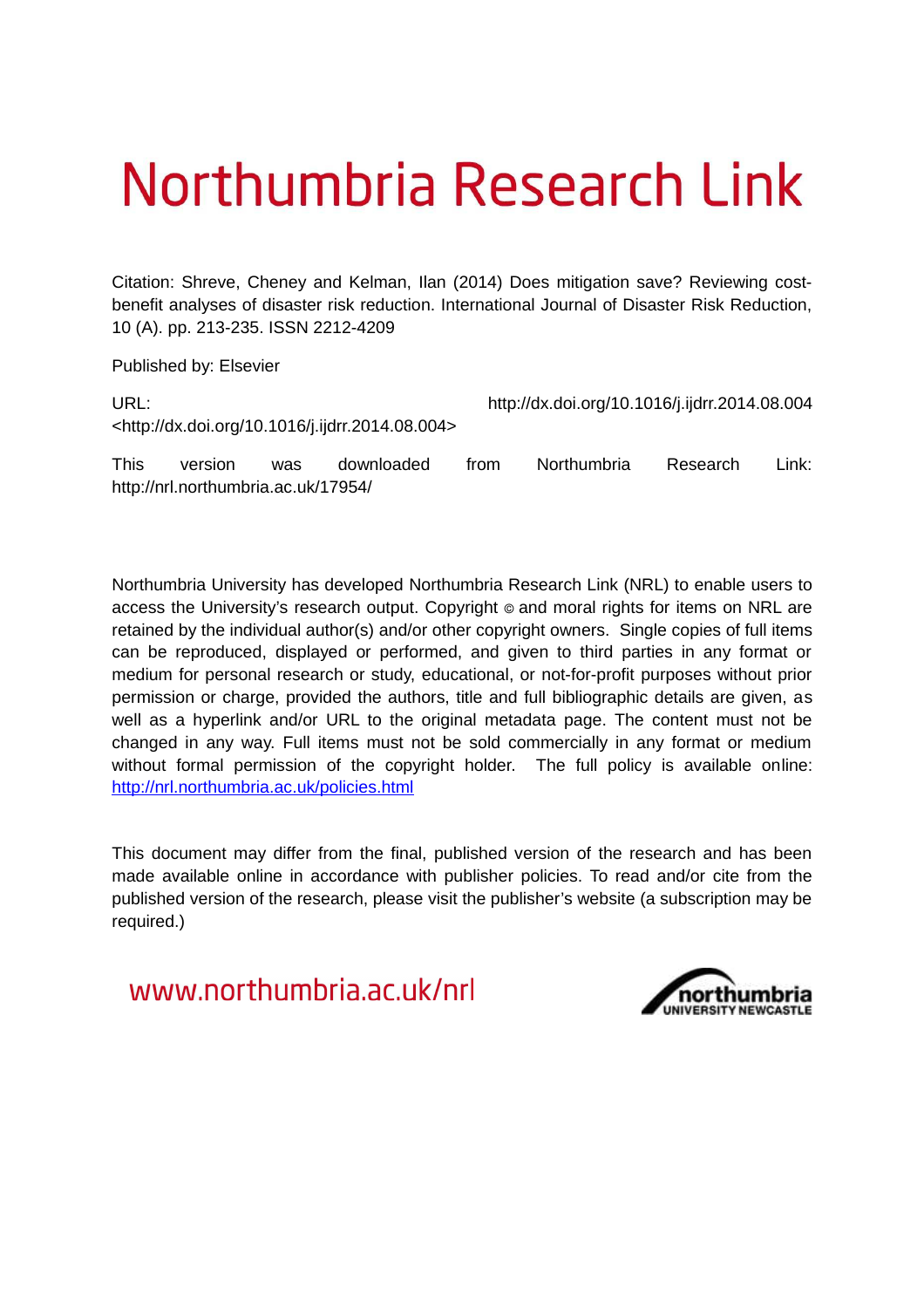Contents lists available at [ScienceDirect](www.sciencedirect.com/science/journal/22124209)



International Journal of Disaster Risk Reduction

journal homepage: <www.elsevier.com/locate/ijdrr>



# Does mitigation save? Reviewing cost-benefit analyses of disaster risk reduction



C.M. Shreve <sup>[a](#page-0-0),\*</sup>, I. Kelma[n](#page-0-0) <sup>[b,c](#page-0-0)</sup>

<sup>a</sup> *University of Northumbria, TACTIC (Tools, Methods and Training for Communities and Society to better prepare for a Crisis) Project, United Kingdom*

<sup>b</sup> *University College London, Institute for Risk and Disaster Reduction and Institute for Global Health, United Kingdom* <sup>c</sup> *Norwegian Institute of International Affairs (NUPI), Norway*

#### article info

*Article history:* Received 28 April 2014 Received in revised form 12 August 2014 Accepted 13 August 2014 Available online 23 August 2014

*Keywords:* Natural disasters Risk management Ecosystems **CBA** DRR

# ABSTRACT

The benefit-cost-ratio (BCR), used in cost-benefit analysis (CBA), is an indicator that attempts to summarize the overall value for money of a project. Disaster costs continue to rise and the demand has increased to demonstrate the economic benefit of disaster risk reduction (DRR) to policy makers. This study compiles and compares original CBA case studies reporting DRR BCRs, without restrictions as to hazard type, location, scale, or other parameters. Many results were identified supporting the economic effectiveness of DRR, however, key limitations were identified, including a lack of: sensitivity analyses, meta-analyses which critique the literature, consideration of climate change, evaluation of the duration of benefits, broader consideration of the process of vulnerability, and potential disbenefits of DRR measures. The studies demonstrate the importance of context for each BCR result. Recommendations are made regarding minimum criteria to consider when conducting DRR CBAs.

 $\circ$  2014 The Authors. Published by Elsevier Ltd. This is an open access article under the CC BY license (http://creativecommons.org/licenses/by/3.0/).

#### 1. Introduction

#### *1.1. Mitigation saves: lives, environment, money*

Disaster risk reduction (DRR) has long been recognized in the literature for its role in mitigating the negative environmental, social and economic impacts of natural hazards. For example, the US Federal Emergency Management Agency (FEMA), found an average benefit-cost ratio (BCR) of 4 in a review of investments in 4000 mitigation programs in the US [\[63,54](#page-21-0)]. Still, DRR benefits are largely under-quantified in comparison to the frequency of disasters and the resulting impacts, especially in developing nations [\[54\].](#page-21-0) For example, for flood mitigation in Mozambique, the post-disaster aid request was 203 times the unfulfilled pre-disaster request [\[55\]](#page-21-0).

\* Corresponding author.

information. *E-mail address:* [cmshreve@gmail.com](mailto:cmshreve@gmail.com) (C.M. Shreve).

Additionally, myths have arisen surrounding BCRs for DRR. The most infamous is the often-quoted ratio that the World Bank is purported to have calculated that DRR saves \$7 (sometimes \$4–7) for every \$1 invested. The 7:1 ratio continues to be used today, often without citing a reference, for example, by top UN officials [\[80\]](#page-21-0), government organizations (USAID, e.g. [\[3\]](#page-20-0)), and NGOs (Center for American Progress, e.g. [\[57\]](#page-21-0); Oxfam, e.g. [\[68\]\)](#page-21-0). The World Bank no longer promotes that specific statement and recommends that the ratio not be used (Kull, personal communication). The origins of this ratio could not be tracked down, with the earliest citation found so far being [\[13\]](#page-20-0) stating, without a source, that 'The World Bank and U.S. Geological Survey calculate that a predicted \$400 billion in economic losses from natural disasters over the 1990s could be reduced by \$280 billion with a \$40 billion investment in prevention, mitigation and preparedness strategies'. When each author was contacted, given the length of time that had elapsed since Dilley and Heyman [\[13\]](#page-20-0) was published, it was difficult for either to provide more

<http://dx.doi.org/10.1016/j.ijdrr.2014.08.004>

2212-4209/ $\circ$  2014 The Authors. Published by Elsevier Ltd. This is an open access article under the CC BY license (http://creativecommons.org/licenses/by/3.0/).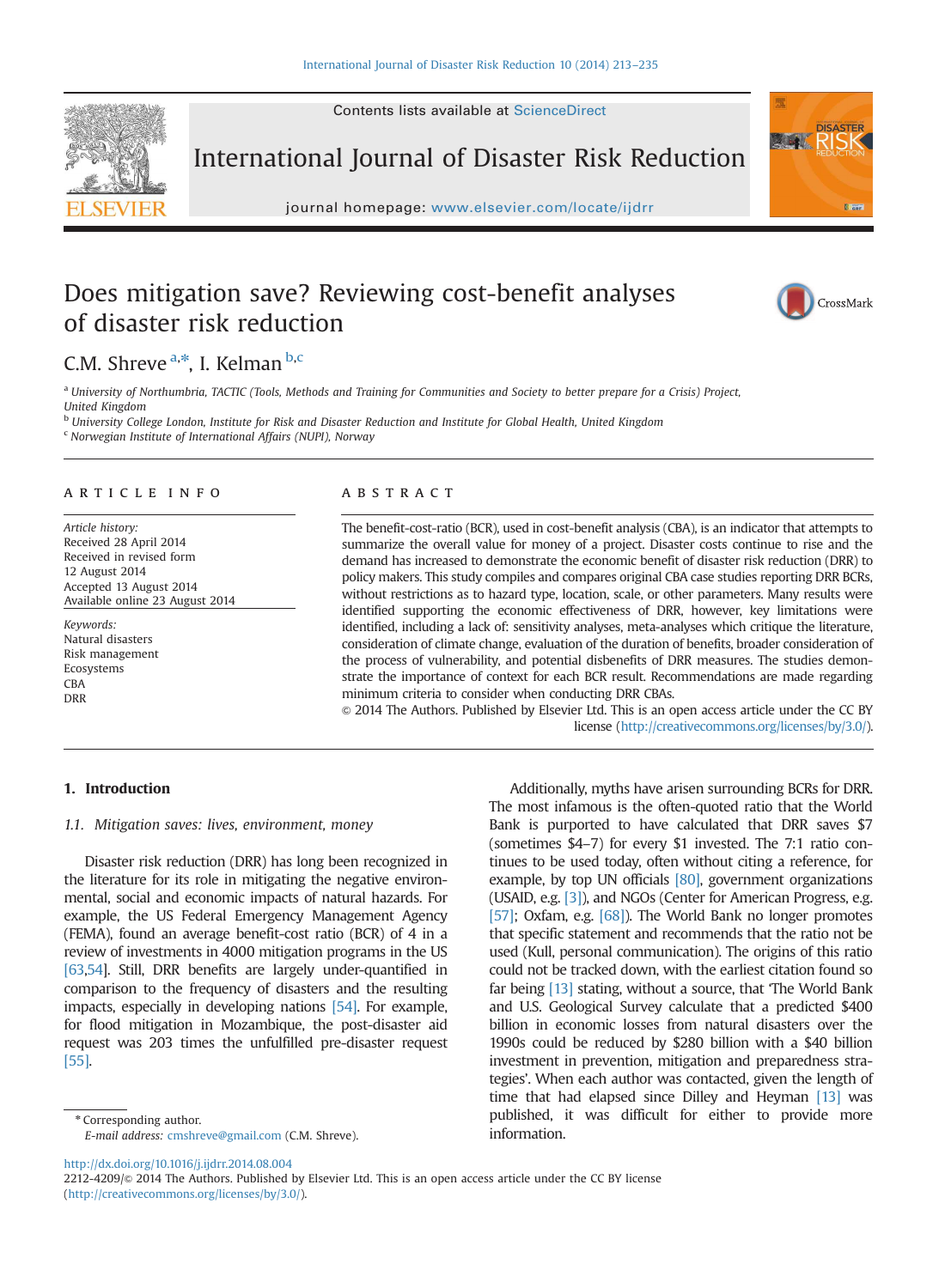<span id="page-2-0"></span>It is also important to note that DRR does not inevitably or necessarily have a favorable BCR, as noted in some studies analyzed throughout this paper. There is also the question about whether or not a hazard must manifest for the BCR to be appreciated. For instance, if flood risk reduction measures are taken inside a property but no flood manifests over the lifetime of that building, are the benefits of the measures accrued and was it worthwhile to take the measures? These risk management discussions are limited in the studies. More could also be discussed regarding co-benefits of DRR measures, so that measures undertaken yield gains irrespective of a hazard manifesting.

Nevertheless, as disaster costs continue to rise and as politics continues to shift towards justifying actions in financial terms, the demand has increased to demonstrate the economic benefit of DRR to policy makers and decision makers [\[17](#page-20-0),[2,](#page-20-0)[40](#page-21-0),[27](#page-20-0)[,53\]](#page-21-0). If the financial benefits can be shown, a stronger possibility exists for investment in disaster mitigation actions, although that is by no means certain.

Yet, for example, despite FEMA's work [\[63](#page-21-0),[54](#page-21-0)], in the U.S., only 10% of earthquake- and flood-prone households have adopted mitigation strategies [\[54\].](#page-21-0) That despite floods from Hurricane Katrina (2005) and Hurricane Sandy (2012) each costing more than \$100 billion—with a similar figure expected as the cost of the next major U.S. earthquake whether that strikes Los Angeles, St. Louis, or Boston. Meanwhile, studies cover a wide range of parameters in terms of locations, DRR measures, hazards, and temporal scales, including approaches which might not always be considered as core DRR activities even though they are and should be central to DRR.

For example, Kull [\[52\]](#page-21-0) utilize a 'people-centered' resilience-driven flood risk reduction approach in India finding greater economic efficiency, lower initial investment costs, and returns that are not sensitive to assumptions traditionally made during CBA (e.g. discount rates, future climate conditions) when compared to structural flood mitigation measures in the region. Khan [\[47\]](#page-21-0) demonstrates technology interventions, such as a new boat winch system in Vietnam. The Red Cross (2008) presents one of a few examples of evaluating the benefits of training with the inclusion of First Aid training in its CBA for its work in Nepal. Mechler [\[62\]](#page-21-0) and Kull [\[52,53](#page-21-0)] include climate change scenarios in their CBAs, perhaps providing a more comprehensive projection of potential costs. Dedeurwaerdere  $[12]$ , UNIDSR  $(2002)$ , and Nepal Red Cross  $[64]$ evaluate ecosystem restoration approaches such as reforestation of mangroves and rain forests, which contribute to sustainable livelihoods, ecosystem stability, and reduce risk.

The plethora of studies on, and the concern about, disaster costs has led to studies compiling this information. For example the global and multi-peril databases generated by Munich RE and CRED (the EM-DAT database) span space, time, and hazard types. The equivalent approach for DRR benefits does not exist. This paper is a start towards setting up a framework for comparing DRR BCRs across multiple case studies in space, in time, and for different hazards and vulnerability characteristics.

#### 2. Methods and questions

Cost benefit analysis (CBA) is an established economic tool for comparing the benefits and costs of a given project or activity [\[50,](#page-21-0)[2,18](#page-20-0),[82](#page-22-0)[,53\]](#page-21-0). CBA consist of four primary stages: (i) project definition, in which the reallocation of resources being proposed are identified (ii) identification of project impacts, including assessment of additionality (net project benefits) and displacement ('crowding-out'), (iii) evaluating which impacts are economically relevant, that is, quantifying the physical impacts of the project and (iv) calculating a monetary valuation, discounting, weighting and sensitivity analysis [\[26\]\)](#page-20-0).

As Venton [\[82\]](#page-22-0) and many other studies demonstrate, the utility of CBA extends beyond a tool for cost comparison to decision support. Referring to an Oxfam study undertaken in El Salvador in 2010, Venton [\[82\]](#page-22-0) reflects on the finding that the use of community-based silos and storage practices to protect crops were not actually cost-effective, in large part due to cultural barriers to collective storage that dictated the need (and expense) of individual household silos. CBA was instrumental in this case in evaluating alternative measures, better enabling a discussion between community based organizations (CBOs) and the government to find a culturally acceptable and cost-efficient solution.

CBA has limitations that are recognized, some of which are inherent to every analysis. For example, for environmental issues, (i) technical limitations for the valuation of non-market goods, such as wildlife or landscapes, (ii) inability to predict what project impacts will be on ecosystems, (iii) lack of methods for incorporating uncertainty and irreversibility [\[26\]](#page-20-0)). Other frequent criticisms of CBA for DRR and other purposes are a lack of quantification of the distributional impacts (e.g. who benefits and who pays?) [\[52\],](#page-21-0) ethical concerns over associating a monetary value to life [\[60\],](#page-21-0) and quantifying other intangibles [\[54\]](#page-21-0). More contextually, CBAs for DRR tend not to quantify social and environmental impacts, while some of these benefits are qualitative and therefore are not quantifiable with CBA or even comparable in terms of costs and benefits.

Despite these limitations, CBA is still a commonly relied upon metric for communicating benefits to decision makers. CBA can be used to formulate economic arguments for investment in risk reduction, rather than responding to the impacts of a future disaster event [\[82\]](#page-22-0). In terms of specific components of the CBA, the benefitcost-ratio (BCR) is an indicator used to summarize the overall value for money of a specific project.

The examples of CBA for DRR cited above range across hazard types, geographies, scales, and vulnerabilities. These studies rarely report the costs and benefits of these DRR strategies in a systematic manner to facilitate an understanding of which technique might be best in which circumstance.

This study compiles and compares original CBA case studies reporting DRR BCRs, without restrictions as to hazard type, location, scale, or other parameters. To be included here, a study must provide a new, quantitative BCR for a DRR initiative, indicating the savings obtained for the investment. Only studies reporting such numbers, and the methodologies and data used to obtain the ratio, are included. For instance, studies only describing methods or without full data analysis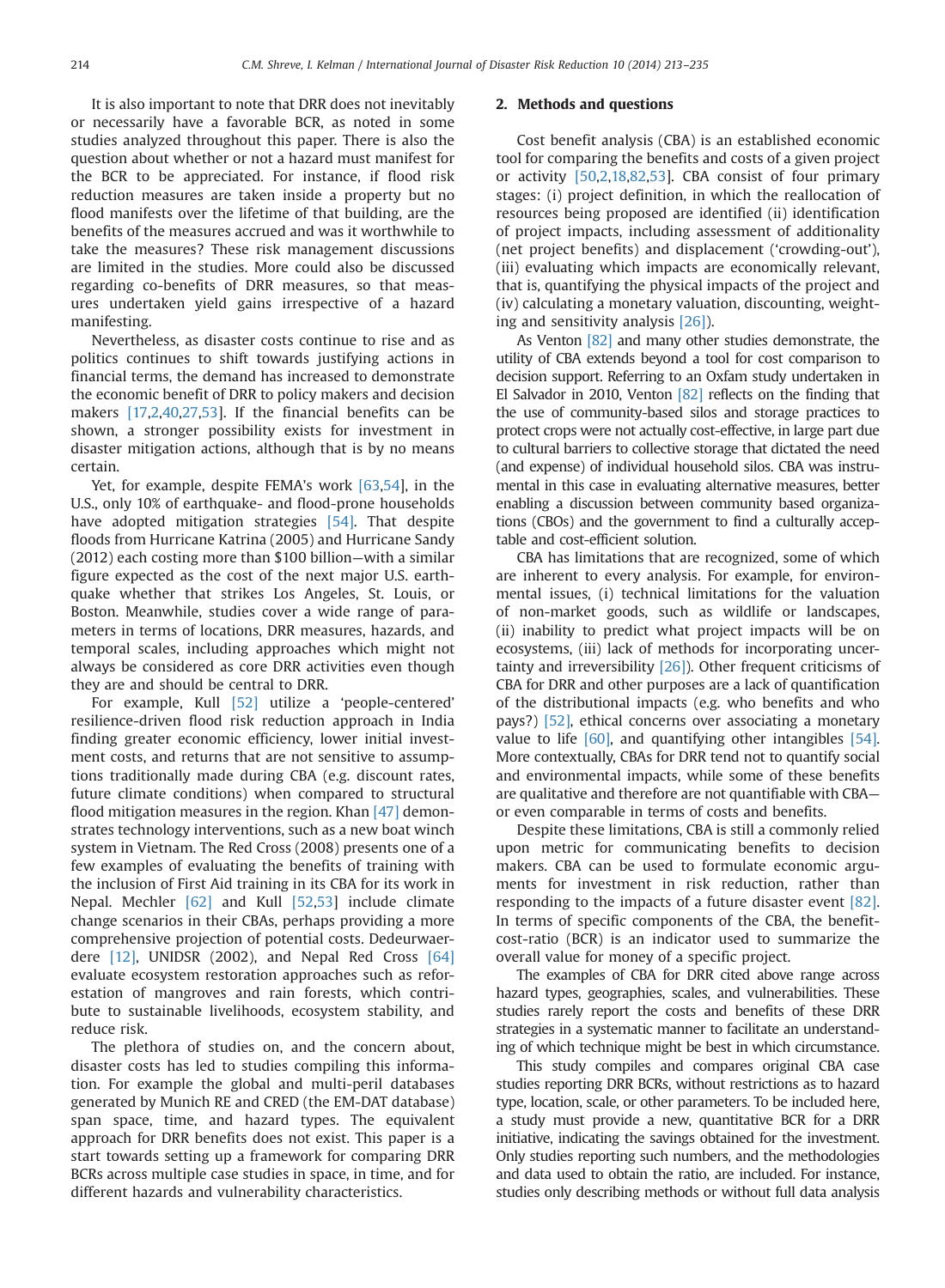| <b>Authors</b>                  | <b>Target</b><br>benefactors                                                                                                                                                                                                                                                                                 | <b>Level</b>                  | Hazard(s) | <b>DRR</b> activities<br>evaluated                                                                                                                                                                                                                  | <b>DRR</b> activity<br>benefits                                                                                                                                                                                                          | <b>Vulnerability:</b><br>valued items<br>(description)                                                                                                                                                                                                                            | <b>Vulnerability:</b><br>items not valued,<br>rationale (where<br>provided)                                                                                                                                                    | <b>Time frame</b> | rate      | Discount Cost-benefit<br>$(C/B)$ or<br>benefit-<br>cost(B/C)                 | Structural, Framing<br>non-<br>structural |                                                                     |
|---------------------------------|--------------------------------------------------------------------------------------------------------------------------------------------------------------------------------------------------------------------------------------------------------------------------------------------------------------|-------------------------------|-----------|-----------------------------------------------------------------------------------------------------------------------------------------------------------------------------------------------------------------------------------------------------|------------------------------------------------------------------------------------------------------------------------------------------------------------------------------------------------------------------------------------------|-----------------------------------------------------------------------------------------------------------------------------------------------------------------------------------------------------------------------------------------------------------------------------------|--------------------------------------------------------------------------------------------------------------------------------------------------------------------------------------------------------------------------------|-------------------|-----------|------------------------------------------------------------------------------|-------------------------------------------|---------------------------------------------------------------------|
| Venton<br>$[82]$ <sup>a</sup>   | Agricultural-<br>pastoralists in<br>Mzimba<br>District,<br>Malawi                                                                                                                                                                                                                                            | Community Drought<br>based    |           | Provision of<br>alternative crop<br>types and early-<br>maturing seed<br>varieties;<br>donation of 2<br>breeding goats to<br>each household;<br>training in soil<br>water<br>conservation<br>(swc);<br>contingency<br>planning for<br>future shocks | Improved crop<br>yields;<br>increased<br>livestock<br>numbers;<br>swc techniques<br>(e.g. Water-<br>harvesting and<br>micro-<br>irrigation)                                                                                              | Maize yield and<br>number of goats per<br>household; loss of<br>education and labor<br>avoided; proxy for<br>increased use of loss of life avoided, e.<br>g. Earnings that<br>adults would have<br>made if alive were<br>estimated)                                               | Any indirect impacts 10-yrs                                                                                                                                                                                                    |                   | 0,10%     | $(B/C)$ 24 to 35<br>(for 10%, 0%<br>discount rates,<br>respectively)         | Non-<br>structural                        | Backward-<br>looking                                                |
| Khogali<br>and<br>Zewdu<br>[48] | (1) Pastoralists<br>forced into<br>semi-<br>permanent<br>resettlements<br>in Al Manaar,<br>Derudeib; (2)<br>agricultural-<br>pastoralists in<br>Lashob; $(3)$<br>households in<br>the Hamisiet<br>region; $(4)$<br>water for<br>nomadic<br>pastoralists<br>and their<br>livestock who<br>migrate<br>annually | Community Drought<br>based    |           | (1) Construction<br>of terraces; (2)<br>construction of<br>earth<br>embankments;(3)<br>Communal<br>Vegetable Garden<br>(irrigated); (4)<br>hafir construction (3) sorghum<br>(large hole dug in<br>the ground that<br>stores runoff<br>water)       | (1) Households<br>sorghum that<br>were previously livestock; (2)<br>not able to; $(2)$<br>sorghum<br>production<br>and vegetable<br>production; (4)<br>reduced death<br>and improved<br>health of<br>livestock;<br>reduced conflict work | (1) Increased<br>sorghum, vegetables,<br>construction,<br>materials, training,<br>labor, seeds,<br>during drought; maintenance; (3)<br>number of<br>households in the<br>area benefitting from<br>project; value of<br>sorghum; (4)<br>livestock, wages lost<br>from inability to | $(1-3)$ Land is not sold 10-yrs $(1-3)$ ;<br>able to produce production capacity: in region and has no $15$ -yrs (4)<br>market value; (4)<br>cost of maintenance<br>for embankments<br>(made of soil); water;<br>market prices |                   | 10%       | $(C/B)$ (1) 1: 61; Structural<br>$(2)$ 1: 2.4; $(3)$<br>1:1800; (4)<br>1:2.7 | and non-<br>structural                    | Assesses<br>benefits from<br>different DRR<br>program<br>activities |
| Mechler<br>[62]                 | Residents in<br>drought prone<br>Uttar Pradesh,<br>India                                                                                                                                                                                                                                                     | Community Drought<br>based    |           | (i) Subsidized<br>micro-crop<br>insurance for<br>spreading<br>drought risk,<br>development of<br>(ii) groundwater<br>irrigation and (iii)<br>a combination<br>of i, ii                                                                              | Reduced<br>income by the<br>farmer from<br>diversion<br>activities,<br>reduced relief<br>expenditure                                                                                                                                     | Groundwater<br>irrigation, borehole<br>construction,<br>pumping water,<br>insurance premiums<br>and technical<br>assistance                                                                                                                                                       | Other social benefits 43 yrs<br>and benefits to<br>broader societal<br>groups; out of scope<br>of project, as it<br>considered a certain<br>demographic<br>(vulnerable, poor<br>farmers)                                       | $(2007 - 2050)$   | $0 - 20%$ | $(B/C)$ 1-3.5                                                                | Non-<br>structural                        | Forward-<br>looking                                                 |
| Khan $[47]$                     | Residents<br>vulnerable to<br>earthquakes in                                                                                                                                                                                                                                                                 | Community Earthquake<br>based |           | Utilizing straw-<br>bale in building<br>construction                                                                                                                                                                                                | Reduced price<br>of building<br>materials,                                                                                                                                                                                               | Building materials,<br>maintenance and<br>cost of reduction in                                                                                                                                                                                                                    | Human life (ethical<br>implications)                                                                                                                                                                                           | 30 years          | 12%       | (C/B) 2.0                                                                    | Structural                                | Ex-ante<br>(forecast<br>based)                                      |

## Table 1 Descriptions of DRR activities, benefits, costs and main study parameters.

215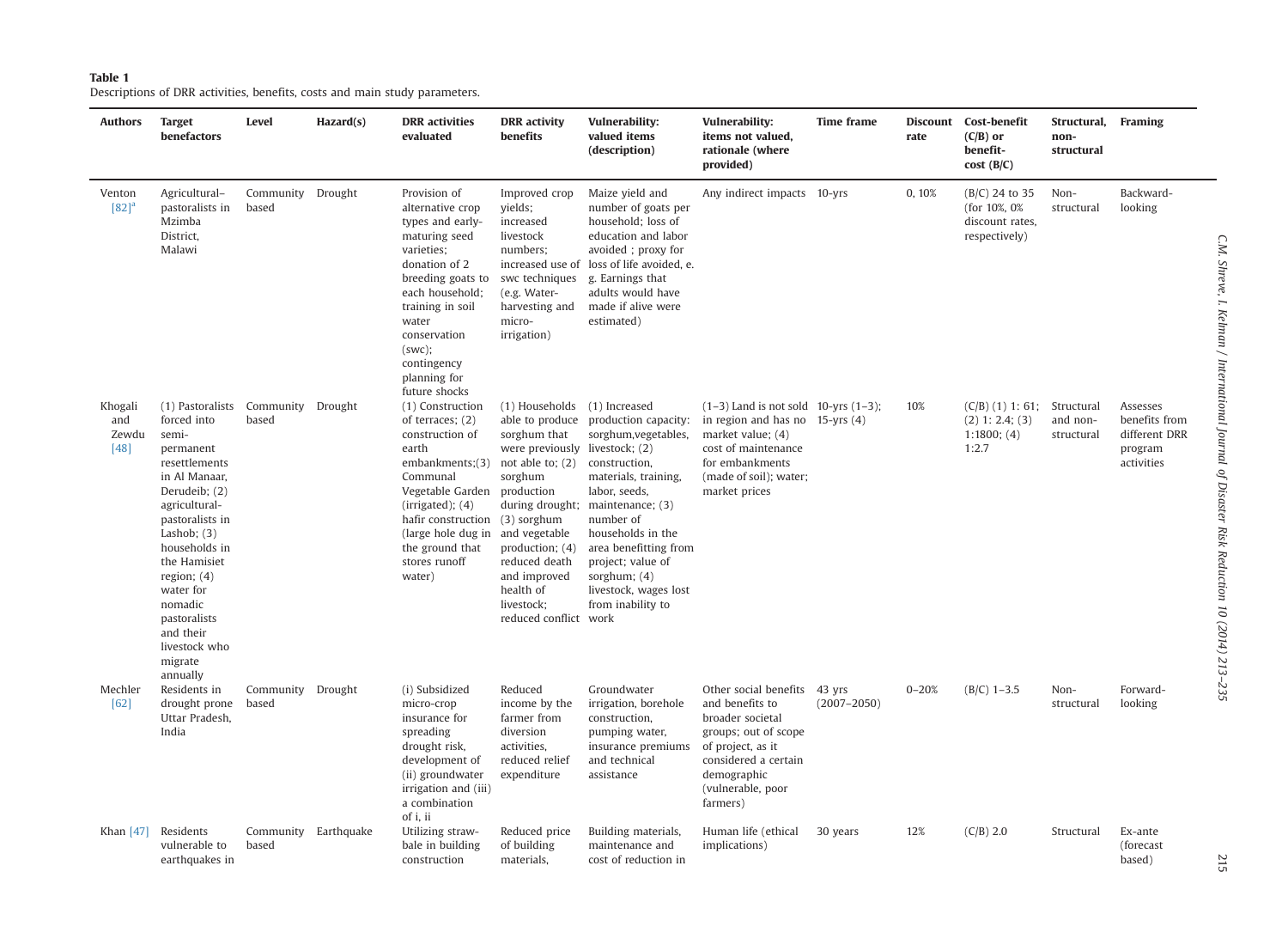| <b>Authors</b>                                                     | <b>Target</b><br>benefactors                                                                          | Level                    | Hazard(s)  | <b>DRR</b> activities<br>evaluated                                                                                                    | <b>DRR</b> activity<br>benefits                                                                                                                                                                                                                                                                                                                                                                                                                                                     | Vulnerability:<br>valued items<br>(description)                                                                                                    | <b>Vulnerability:</b><br>items not valued,<br>rationale (where<br>provided)                                                                | <b>Time frame</b>       | rate      | Discount Cost-benefit<br>$(C/B)$ or<br>benefit-<br>cost(B/C)                                                                                                                                                                                                                | Structural, Framing<br>non-<br>structural |                                                                                                                                                                                                        |
|--------------------------------------------------------------------|-------------------------------------------------------------------------------------------------------|--------------------------|------------|---------------------------------------------------------------------------------------------------------------------------------------|-------------------------------------------------------------------------------------------------------------------------------------------------------------------------------------------------------------------------------------------------------------------------------------------------------------------------------------------------------------------------------------------------------------------------------------------------------------------------------------|----------------------------------------------------------------------------------------------------------------------------------------------------|--------------------------------------------------------------------------------------------------------------------------------------------|-------------------------|-----------|-----------------------------------------------------------------------------------------------------------------------------------------------------------------------------------------------------------------------------------------------------------------------------|-------------------------------------------|--------------------------------------------------------------------------------------------------------------------------------------------------------------------------------------------------------|
|                                                                    | Kathmandu,<br>Nepal                                                                                   |                          |            | instead of brick<br>construction                                                                                                      | reduced<br>heating/cooling<br>costs, straw-<br>bale structures<br>are resistant to<br>earthquakes<br>(reduced lives<br>lost), decrease<br>in child labor<br>(common for<br>brick<br>construction),<br>improved air<br>quality                                                                                                                                                                                                                                                       | floor area<br>necessitated by the<br>wider straw-bale<br>construction for a<br>typical 2 story house<br>Kathmandu,<br>decreased health<br>costs    |                                                                                                                                            |                         |           |                                                                                                                                                                                                                                                                             |                                           |                                                                                                                                                                                                        |
| Kunreu-<br>ther<br>and<br>Michel-<br>Kerjan<br>$[54]$ <sup>a</sup> | Students and<br>school staff in<br>35 of the most<br>seismically<br>active<br>developing<br>countries | National<br>study        | Earthquake | Retrofitting<br>schools in 35<br>seismically active<br>countries in the<br>developing world<br>so they are<br>earthquake<br>resistant | Over the next<br>50 years an<br>estimated<br>250,000 lives<br>could be saved<br>in 35 countries<br>with an<br>investment of<br>\$300 billion to<br>retrofit schools.<br>As the value of<br>life (human life<br>) component is<br>increased in the<br>analysis the<br>BCRs increase,<br>e.g. for a human<br>life of \$1.5 M, 13<br>countries have<br>a BCR $> 1, $75$<br>billion could be<br>spent on<br>retrofitting<br>schools and<br>more than<br>135,000 lives<br>could be saved | Human life, cost of<br>retrofitting schools<br>(construction)                                                                                      | Social,<br>environmental<br>benefits (beyond<br>scope of study)                                                                            | 10-, 25-, 50-yrs 5, 12% |           | (B/C) as value of Structural<br>life increases,<br>BC exceeds one<br>for many<br>countries for<br>retrofitting<br>schools (e.g. at<br>3% discount<br>rate, BC exceeds<br>1 for 13 of the<br>35 countries<br>and 135,000<br>lives could be<br>saved over the<br>next 50 yrs) |                                           | Evaluates the<br>costs and<br>benefits of<br>alternative<br>programs and<br>policies for<br>reeducating<br>future damages<br>and fatalities<br>from natural<br>hazards and<br>facilitating<br>recovery |
| Holland<br>$[33]$                                                  | Residents in<br>Navua, Fiji                                                                           | Community Flood<br>based |            | Early warning<br>system                                                                                                               | Decreased<br>economic loss<br>from: reduced<br>injury (people)<br>have warning/<br>more time to<br>evacuate),<br>personal and                                                                                                                                                                                                                                                                                                                                                       | Economic losses<br>totaled from<br>household losses<br>(homes, premises,<br>possessions),<br>business losses,<br>payment from<br>government, NGOs, | Certain humanitarian 20-yrs<br>aid items, trauma<br>and irreplaceable<br>items, days lost for<br>school children due<br>to water shortages |                         | 3, 7, 10% | $(B/C)$ 1,7 (for<br>government,<br>international<br>stakeholders,<br>respectively)                                                                                                                                                                                          | Non-<br>structural                        | Assesses<br>impacts across<br>sectors and<br>distributional<br>issues (as cited<br>in [82])                                                                                                            |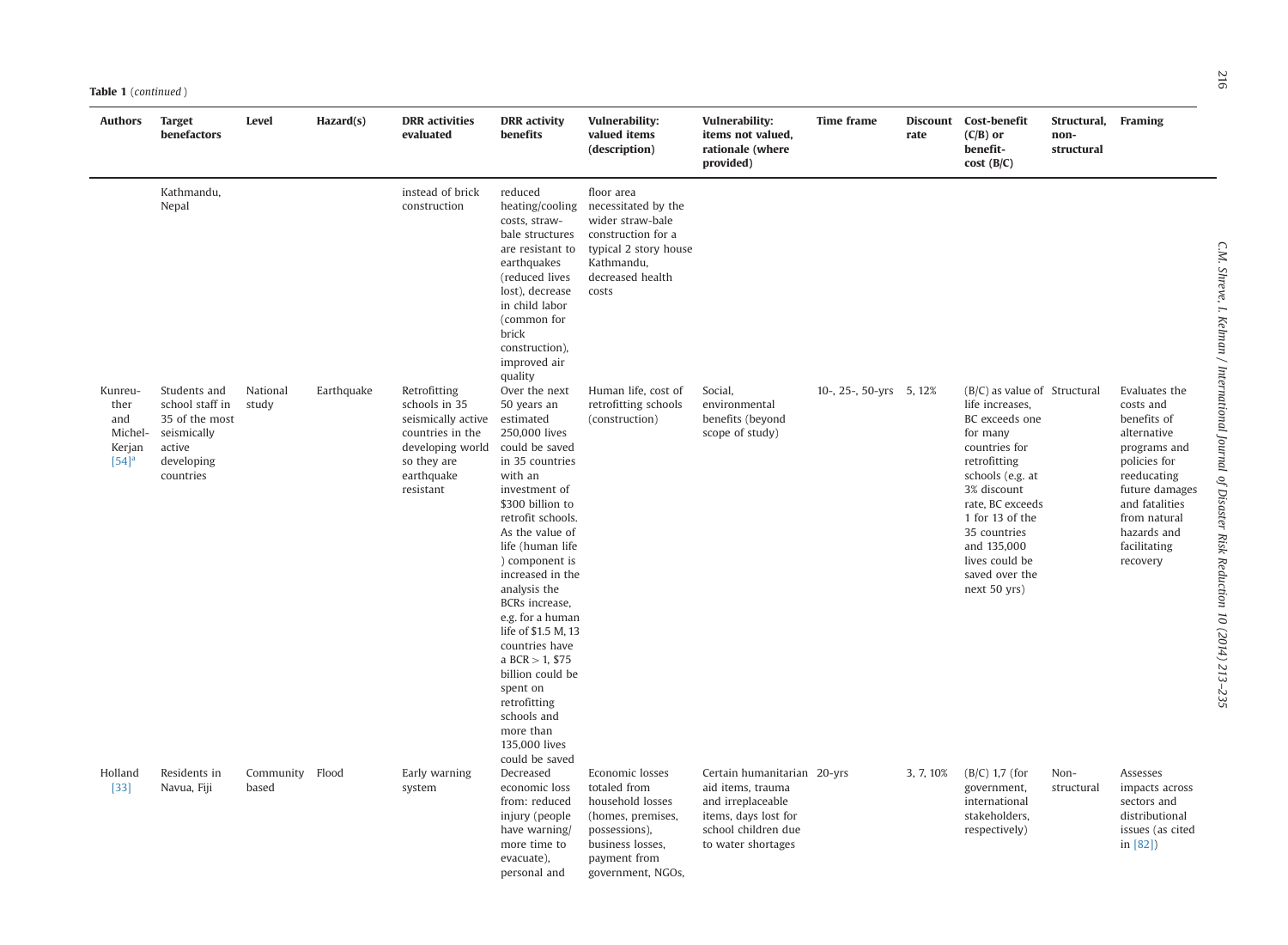|                                                                     |                                                                                   |                          |                                                                                                                                                                                                                                     | commercial<br>losses (people)<br>have more time<br>to move<br>valuables),<br>reduced aid<br>from<br>government<br>and other<br>sources (people<br>can better<br>protect<br>possessions) | charity<br>organizations, other<br>losses (trauma/<br>medical).                                                                                                                                                                                 |                                                                                                                                      |               |                             |                                              |                    |                                                                                                                                                                                         |
|---------------------------------------------------------------------|-----------------------------------------------------------------------------------|--------------------------|-------------------------------------------------------------------------------------------------------------------------------------------------------------------------------------------------------------------------------------|-----------------------------------------------------------------------------------------------------------------------------------------------------------------------------------------|-------------------------------------------------------------------------------------------------------------------------------------------------------------------------------------------------------------------------------------------------|--------------------------------------------------------------------------------------------------------------------------------------|---------------|-----------------------------|----------------------------------------------|--------------------|-----------------------------------------------------------------------------------------------------------------------------------------------------------------------------------------|
| <b>EWASE</b><br>$[16]$                                              | Communities<br>in flood prone<br>regions of<br>Austria                            | Community Flood<br>based | Effectiveness of<br>early warning<br>systems in small<br>river basins that<br>have short<br>hydrological<br>response times<br>compared to the<br>cost of structural<br>flood measures                                               | time may<br>provide<br>valuable time<br>for completion<br>of preventative<br>measures;<br>however, a false<br>alarm will have<br>economic costs                                         | Increase in lead Early warning system Not included in CBA 20-yrs<br>(investment costs,<br>maintenance and<br>physical assets and<br>maintenance, and<br>operating costs)                                                                        | were intangible<br>damages, but these<br>are addressed<br>separately in a multi-<br>criteria assessment                              |               | 3%                          | $(B/C)$ (early<br>warning<br>system) 2.6-9.0 | Non-<br>structural | Assesses<br>potential<br>economic<br>benefits of<br>early warning<br>system/<br>meteorological<br>services versus<br>costs of early<br>warning<br>system/<br>meteorological<br>services |
| Holub<br>hs $[34]$                                                  | Local buildings/ Community Flood<br>andFuc- infrastructure<br>in Austrian<br>Alps | based                    | Local structural<br>measures                                                                                                                                                                                                        | Prevented<br>damage to<br>buildings/<br>infrastructure<br>in study site                                                                                                                 | Potential damage to<br>buildings from flash<br>floods; cost of local<br>structural measures                                                                                                                                                     | Downstream<br>benefits; value of<br>items within<br>buildings                                                                        | 80-yrs        | 3.5%<br>(interest)<br>rate) | $2.1 - 6.7$                                  | Structural         | Comparative<br>analysis of<br>mitigation<br>studies                                                                                                                                     |
| Mechler<br>$[61]^{b}$                                               | Piura, Peru<br>residents in<br>flood prone<br>area                                | Community Flood<br>based | Polder<br>construction                                                                                                                                                                                                              | Elevating<br>existing dykes<br>and adding<br>polders<br>decreases<br>flooding risk                                                                                                      | Private sector:<br>housing damaged or<br>destroyed; education<br>and health, water<br>and sewage,<br>agricultural, industry,<br>commerce and<br>service sectors:<br>assets destroyed or<br>damaged (buildings,<br>machinery, roads,<br>$etc.$ ) | Environmental<br>damage (no data)<br>and environmental<br>benefits (e.g.<br>increased<br>reforestation due to<br>increased rainfall) | 30-yrs        | 12%                         | $(B/C)$ 2.2-3.8                              | Structural         | Backward-<br>looking                                                                                                                                                                    |
| Also<br>pub-<br>lished<br>in<br>Mechler area<br>$[61]$ <sup>c</sup> | Semerang,<br>Indonesia<br>residents in<br>flood prone                             | Community Flood<br>based | Return on an<br>integrated water<br>management and<br>flood protection<br>scheme (e.g.<br>reducing ground<br>subsidence by<br>decreasing<br>groundwater<br>withdrawal),<br>improved<br>drainage to<br>mitigate tidal<br>inundation) | Reduced<br>flooding and<br>inundation                                                                                                                                                   | Construction and<br>operation costs for<br>structural mitigation<br>measures                                                                                                                                                                    | Broader social<br>benefits not included 2059)                                                                                        | 54-yrs (2005- | 12%                         | $(B/C)$ 1.9-2.5                              | Structural         | Forward-<br>looking                                                                                                                                                                     |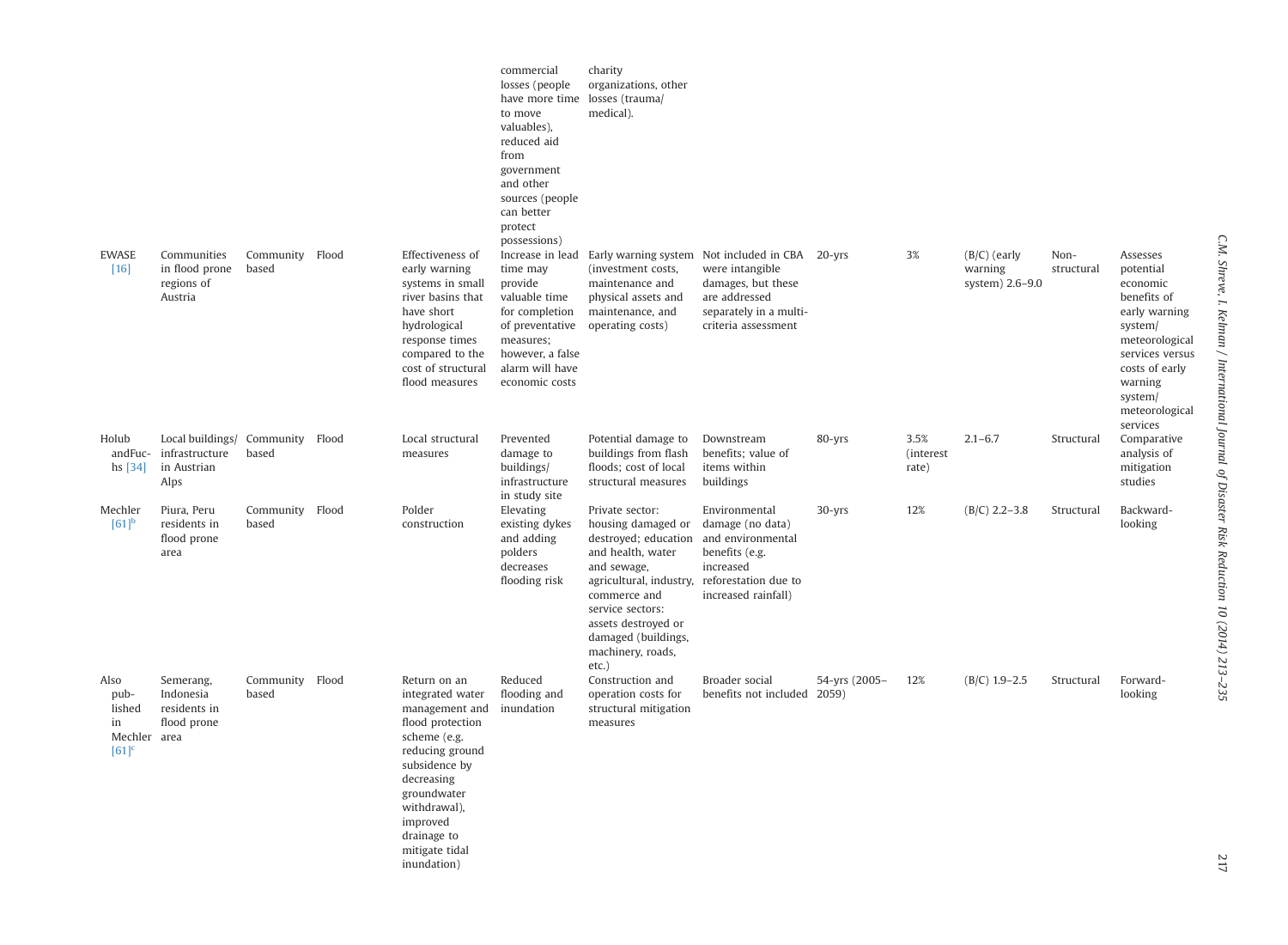Table 1 (*continued* )

| <b>Authors</b>                               | <b>Target</b><br>benefactors                                                                              | Level                    | Hazard(s) | <b>DRR</b> activities<br>evaluated                                                                                                                                                                                                                                                                                                                                                                                                                  | <b>DRR</b> activity<br>benefits                                                                                                                                                                                                                                                                             | Vulnerability:<br>valued items<br>(description)                                                                                                                                                                                                                                       | <b>Vulnerability:</b><br>items not valued,<br>rationale (where<br>provided)                                                                                                                                                                                         | Time frame | Discount<br>rate | <b>Cost-benefit</b><br>$(C/B)$ or<br>benefit-<br>cost(B/C)       | Structural,<br>non-<br>structural    | Framing              |
|----------------------------------------------|-----------------------------------------------------------------------------------------------------------|--------------------------|-----------|-----------------------------------------------------------------------------------------------------------------------------------------------------------------------------------------------------------------------------------------------------------------------------------------------------------------------------------------------------------------------------------------------------------------------------------------------------|-------------------------------------------------------------------------------------------------------------------------------------------------------------------------------------------------------------------------------------------------------------------------------------------------------------|---------------------------------------------------------------------------------------------------------------------------------------------------------------------------------------------------------------------------------------------------------------------------------------|---------------------------------------------------------------------------------------------------------------------------------------------------------------------------------------------------------------------------------------------------------------------|------------|------------------|------------------------------------------------------------------|--------------------------------------|----------------------|
| Burton<br>and<br>Venton<br>$\lceil 5 \rceil$ | Residents in<br>Philippines<br>under natural<br>hazard threat<br>where DRR<br>programs are<br>implemented | Community Flood<br>based |           | Cost-benefit<br>analysis of the<br><b>Integrated Based</b><br>Disaster<br>Preparedness<br>program (ICBDP)<br>versus disaster<br>response<br>operations<br>undertaken by<br>the Philippines<br>National Red<br>Cross                                                                                                                                                                                                                                 | The protection<br>of assets such<br>as housing,<br>crops and<br>livestock;<br>health benefits<br>such as access<br>to safe water<br>and social<br>benefits such as<br>the safe access<br>of children to<br>their schools                                                                                    | Construction cost of<br>structural measures<br>(hanging footbridge,<br>sea wall, dyke)                                                                                                                                                                                                | Authors note that<br>considerable data<br>limitations limit the<br>CBA to only looking<br>at some of the small-<br>scale physical<br>mitigation projects<br>undertaken through<br>the CBDRM program                                                                 | $15 - yrs$ | Not<br>specified | $(B/C)$ 24<br>(footbridge);<br>$4.9$ (sea wall);<br>$0.7$ (dyke) | Structural                           | Backward-<br>looking |
| Rorick<br>$[84]$                             | White and Residents in<br>flood prone<br>Kailali, Nepal<br>participating in<br>DRR program                | Community Flood<br>based |           | Multi-sectored<br>and relies on a<br>mix of capacity<br>building, physical<br>and early warning grain storage<br>interventions (e.g.<br>bio-engineering<br>for riverbank<br>protection such as crops were still<br>bamboo crib<br>walls, plantations<br>on the river bank,<br>evacuation routes,<br>boats, raised<br>water points,<br>embankment<br>work and spurs,<br>early warning<br>systems,<br>community<br>planning and<br>capacity building) | Reduced<br>number of<br>houses flooded,<br>reduction in<br>lost, asset loss<br>in flooded<br>homes avoided,<br>lost, percentage<br>of land lost to<br>erosion<br>decreased,<br>infrastructure<br>loss remained<br>same, number<br>of individuals<br>exposed to<br>contaminated<br>drinking water<br>avoided | Damage to houses<br>flooded/assets in<br>houses; grain-<br>storage and annual<br>crops lost, land<br>permanently lost due<br>to erosion,<br>infrastructure lost,<br>number of<br>individuals exposed<br>to contaminated<br>drinking water;<br>household sizes/<br>value of land owned | Qualitative social and 10-yrs<br>environmental<br>benefits were not<br>monetized                                                                                                                                                                                    |            | 10%              | $(B/C)$ 3.49                                                     | Structural<br>and non-<br>structural | Backward-<br>looking |
| [64]                                         | Residents in<br>Ilam District,<br>Nepal<br>experiencing<br>flood hazards                                  | Community flood<br>based |           | Mitigation works<br>(construction of<br>flood containing<br>walls, gabion<br>boxes built in the<br>river bed, tree<br>planting on<br>riverbanks),<br>maintenance of<br>tube wells,<br>construction of<br>evacuation                                                                                                                                                                                                                                 | Households<br>borrow money<br>at $2\%$ rate; land/<br>crops protected<br>by mitigation<br>works:<br>livestock<br>brought to safe<br>areas during<br>hazards due to<br>preparedness<br>plans; wells                                                                                                          | Land, crops, houses<br>protected by<br>mitigation works;<br>income generation<br>loans; protection of<br>water sources: first<br>aid training                                                                                                                                         | Livestock protected<br>(minimal impact),<br>greater protection of<br>forest resources<br>(outside of study<br>scope), provision of<br>shelter/relief items<br>(outside of scope of<br>study), social impacts<br>such as improved<br>coordination,<br>empowerment of | $15 - yrs$ | 10%              | $(B/C)$ 18.6<br>(sensitivity<br>analysis 14.8)                   | Structural<br>and non-<br>structural | Backward-<br>looking |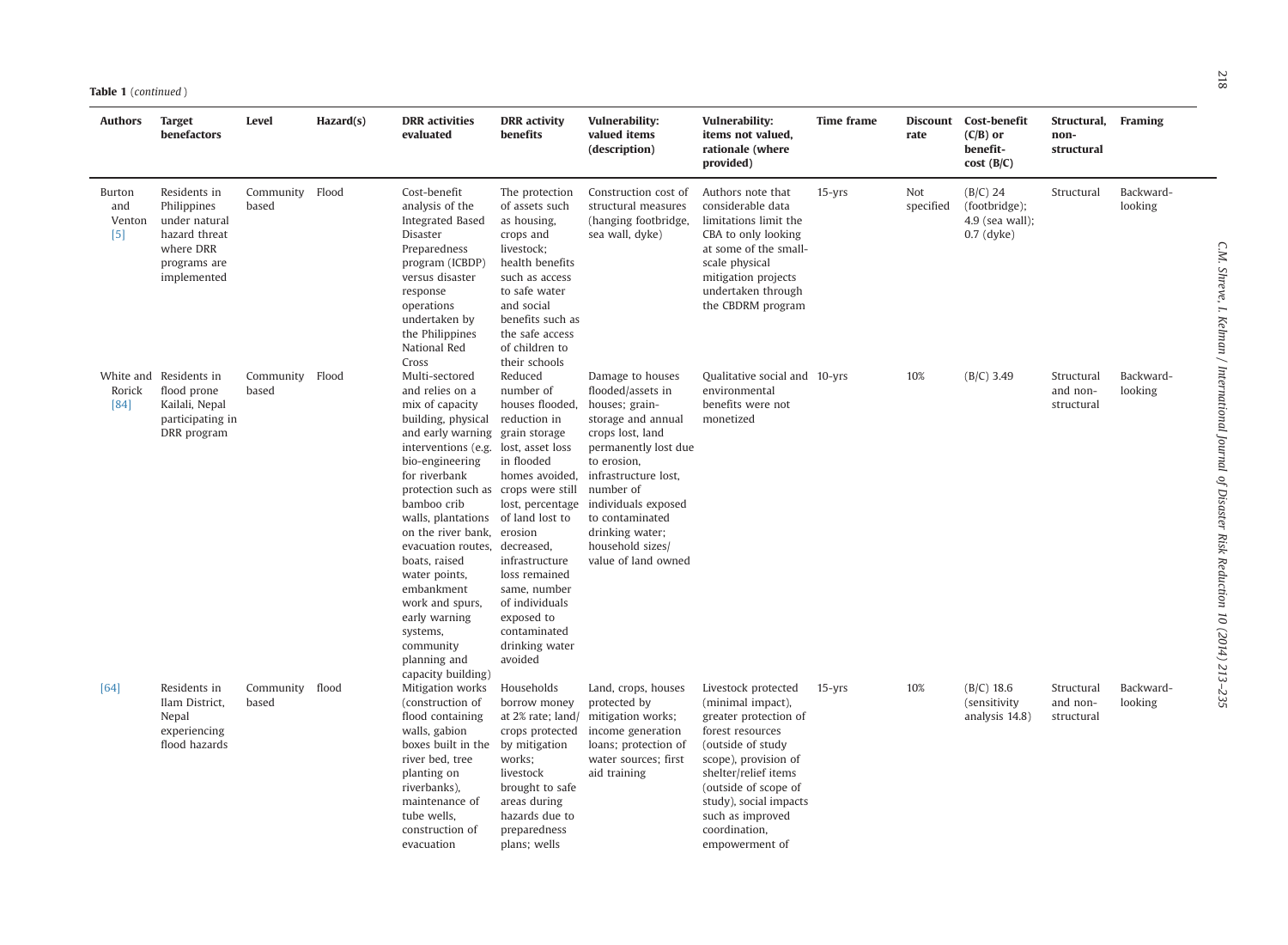|             |                                                                |                          | shelters,<br>formation of<br>community DRR<br>units, emergency<br>fund, first aid<br>training, supply of attacks, but<br>a rickshaw<br>ambulance                                     | protected from<br>contamination;<br>houses still<br>destroyed by<br>fires/elephant<br>emergency<br>fund (cash and<br>grain) provides<br>security for<br>those affected;<br>reduced cases<br>of diarrhea/<br>illness,<br>rickshaw<br>provides faster<br>visit to doctor                                                                                                                                                                                                                 |                                                                                                                                                                                                                                                                                                                                                                                                                                                       | women, greater<br>sense of security<br>(cannot assign<br>quantitative value)                                                                                                 |            |     |                                                                                |                                      |                                                 |
|-------------|----------------------------------------------------------------|--------------------------|--------------------------------------------------------------------------------------------------------------------------------------------------------------------------------------|----------------------------------------------------------------------------------------------------------------------------------------------------------------------------------------------------------------------------------------------------------------------------------------------------------------------------------------------------------------------------------------------------------------------------------------------------------------------------------------|-------------------------------------------------------------------------------------------------------------------------------------------------------------------------------------------------------------------------------------------------------------------------------------------------------------------------------------------------------------------------------------------------------------------------------------------------------|------------------------------------------------------------------------------------------------------------------------------------------------------------------------------|------------|-----|--------------------------------------------------------------------------------|--------------------------------------|-------------------------------------------------|
| $[28]$      | Residents in<br>Dez and Karun<br>River<br>floodplains,<br>Iran | Community Flood<br>based | Structural<br>mitigation<br>measures<br>including dykes,<br>levees, flood<br>retention dams<br>and flood<br>diversion                                                                | Avoided or<br>reduced flood<br>damages                                                                                                                                                                                                                                                                                                                                                                                                                                                 | Construction costs                                                                                                                                                                                                                                                                                                                                                                                                                                    | Social,<br>environmental costs<br>(outside of project<br>scope)                                                                                                              | $25 - yrs$ | 10% | (B/C) 0.29-1.03 Structural<br>levees, 0.7-1.34<br>dams, 1.1 flood<br>diversion |                                      | Backward-<br>looking and<br>forward-<br>looking |
| Khan $[46]$ | Residents in<br>flood prone<br>area of Lai<br>Basin, Pakistan  | Community Flood<br>based | $(1)$ Expressway<br>channel; river<br>improvements;<br>(2) early warning<br>system; $(3)$<br>relocation of<br>houses along<br>flood plain and<br>restoration of area<br>with wetland | (1) Highways<br>more flood<br>resistant;<br>reduced peak<br>river flow and<br>increased flow<br>capacity due to<br>river<br>improvements;<br>(2) decrease<br>risk of injury<br>and loss of life<br>from flooding,<br>reduced<br>damage to<br>property if<br>residents have<br>sufficient time<br>to take<br>precautionary<br>measures; (3)<br>reduce or<br>eliminate risk<br>of households<br>previously in<br>the floodplain,<br>ecological<br>improvements<br>through<br>restoration | (Vulnerability) using<br>risk and damage data<br>from 2001 flood and<br>triangulation of<br>property values<br>conducted with real<br>estate agents in the<br>floodplain; (depth<br>damage) data from<br>various regional and<br>global studies of the<br>region, corroborated<br>with anecdotal<br>evidence and<br>qualitative surveys of<br>the area; (economic<br>effects) reported<br>damage from 2001<br>flood; reported<br>illness from malaria | Social benefits of<br>flood prevention (e.g.<br>reduced disease<br>burden, trauma,<br>disruption of<br>livelihoods) not<br>included because<br>there was no reliable<br>data | 30-yrs     | 12% | $(B/C)$ (1) 8.55-<br>$9.25$ ; $(2)$ 0.96;<br>(3) 1.34                          | Structural<br>and non-<br>structural | Backward-<br>looking                            |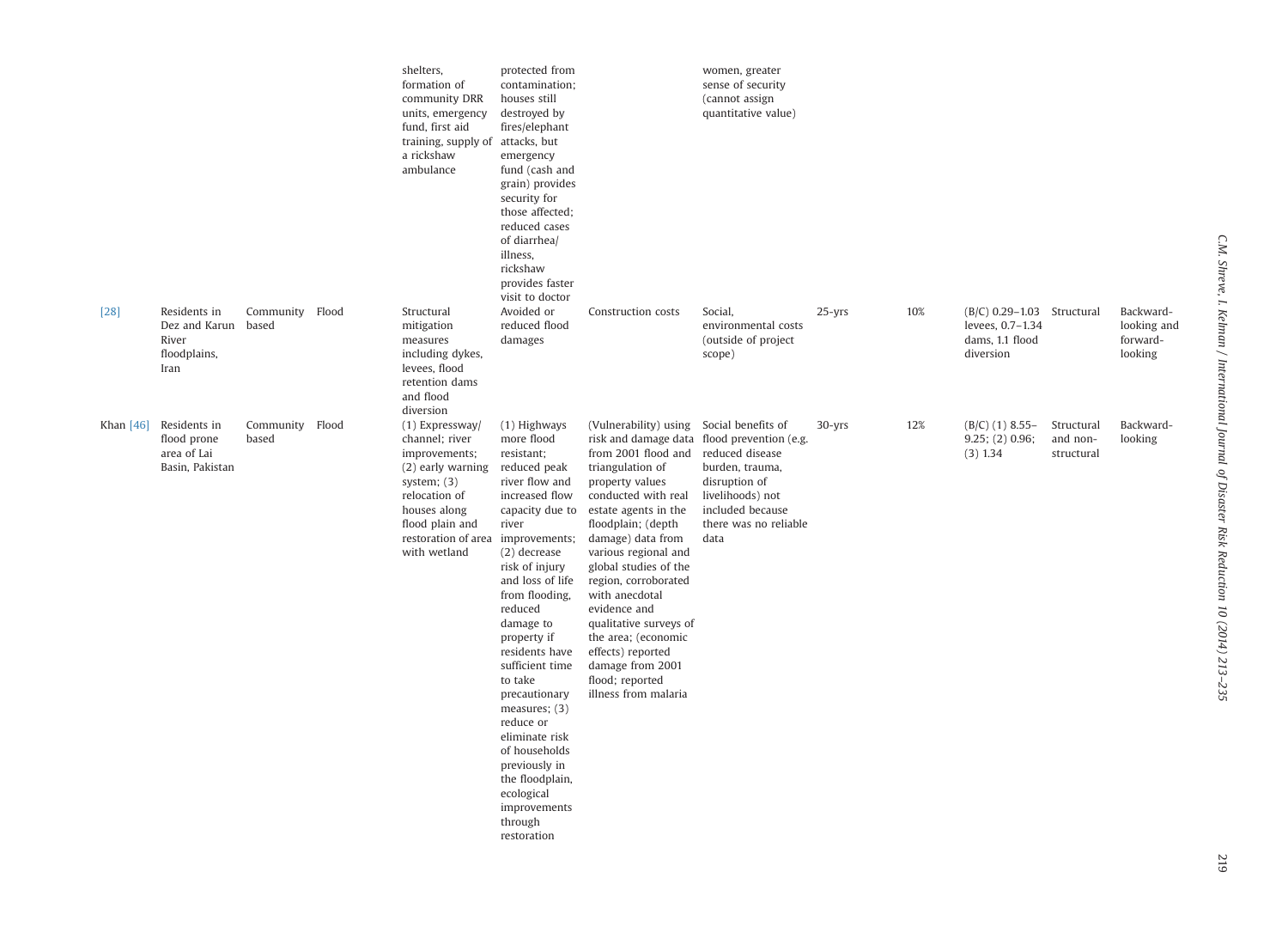Table 1 (*continued* )

| <b>Authors</b>                  | <b>Target</b><br>benefactors                                      | Level                    | Hazard(s) | <b>DRR</b> activities<br>evaluated                                                                                                                                                                                                                                                                                                                                                                                                                                                                                                                                                                       | <b>DRR</b> activity<br>benefits                                                                                                                                                           | <b>Vulnerability:</b><br>valued items<br>(description)                                                                                                                                                                           | <b>Vulnerability:</b><br>items not valued,<br>rationale (where<br>provided)                                                                               | Time frame             | rate      | Discount Cost-benefit<br>$(C/B)$ or<br>benefit-<br>cost(B/C)                       | Structural, Framing<br>non-<br>structural |                                                                                          |
|---------------------------------|-------------------------------------------------------------------|--------------------------|-----------|----------------------------------------------------------------------------------------------------------------------------------------------------------------------------------------------------------------------------------------------------------------------------------------------------------------------------------------------------------------------------------------------------------------------------------------------------------------------------------------------------------------------------------------------------------------------------------------------------------|-------------------------------------------------------------------------------------------------------------------------------------------------------------------------------------------|----------------------------------------------------------------------------------------------------------------------------------------------------------------------------------------------------------------------------------|-----------------------------------------------------------------------------------------------------------------------------------------------------------|------------------------|-----------|------------------------------------------------------------------------------------|-------------------------------------------|------------------------------------------------------------------------------------------|
| Kull<br>$[52, 53]$ <sup>c</sup> | Residents in<br>flood prone<br>Gangetic Basin,<br>Nepal and India | Community Flood<br>based |           | Individual level<br>(raising house)<br>plinths and<br>fodder storage<br>units, rainwater<br>harvesting,<br>raising existing<br>private hand<br>pumps and<br>toilets);<br>community level<br>(early warning)<br>system, raising<br>community hand<br>pumps and<br>toilets,<br>constructing flood<br>shelters,<br>establishing grain<br>and seed banks,<br>maintenance of<br>key drainage<br>bottlenecks,<br>development of<br>self help groups<br>and purchasing<br>community<br>boats); society<br>level (promotion<br>of flood adapted<br>agriculture and<br>strengthening of<br>healthcare<br>system). | Reduce risk of<br>death, injury or<br>illness related<br>to flooding;<br>improve<br>agricultural<br>practices and<br>productivity                                                         | Survey questionnaire Authors note that,<br>collected information<br>on specific disaster-<br>related loss, coping,<br>exposure,<br>vulnerability,<br>preference and cost/<br>benefit data; cost of<br>2003 embankment<br>project | while conclusions<br>appear robust, data<br>availability and<br>quality still<br>constrained the<br>analysis                                              | 43 yrs (2007-<br>2050) | $0 - 20%$ | $(B/C)$ 2-2.5                                                                      | Structural<br>and non-<br>structural      | Backward-<br>looking<br>(Nepal),<br>backward-<br>looking and<br>forward-<br>looking (In) |
| <b>IFRC</b> [39]                | Residents in<br>flood prone<br>communities of<br>Bangladesh       | Community Flood<br>based |           | Creation of<br>community<br>groups to raise<br>risk awareness<br>and increase<br>preparedness,<br>construction of<br>escape routes,<br>set-up of<br>community<br>disaster<br>emergency funds, emergency<br>construction of                                                                                                                                                                                                                                                                                                                                                                               | Community<br>groups raise<br>hazard<br>awareness, as<br>well as health<br>and sanitation<br>knowledge;<br>evacuation<br>routes decrease<br>loss of life and<br>injury;<br>fund allows for | Household surveys<br>and reports were<br>utilized to estimate<br>DRR program costs<br>and benefits                                                                                                                               | Improved<br>community<br>cohesion/greater<br>sense of security;<br>lives saved, injuries<br>avoided; hybrid<br>vegetable seeds<br>(future benefits), etc. | $15 - yrs$             | 7.74%     | (B/C) 1.18-3.04; Structural<br>future<br>protective<br>benefits $(3.05 -$<br>4.90) | and non-<br>structural                    | Cba conducted<br>to assess<br>economic<br>efficiency of drr<br>programs                  |

220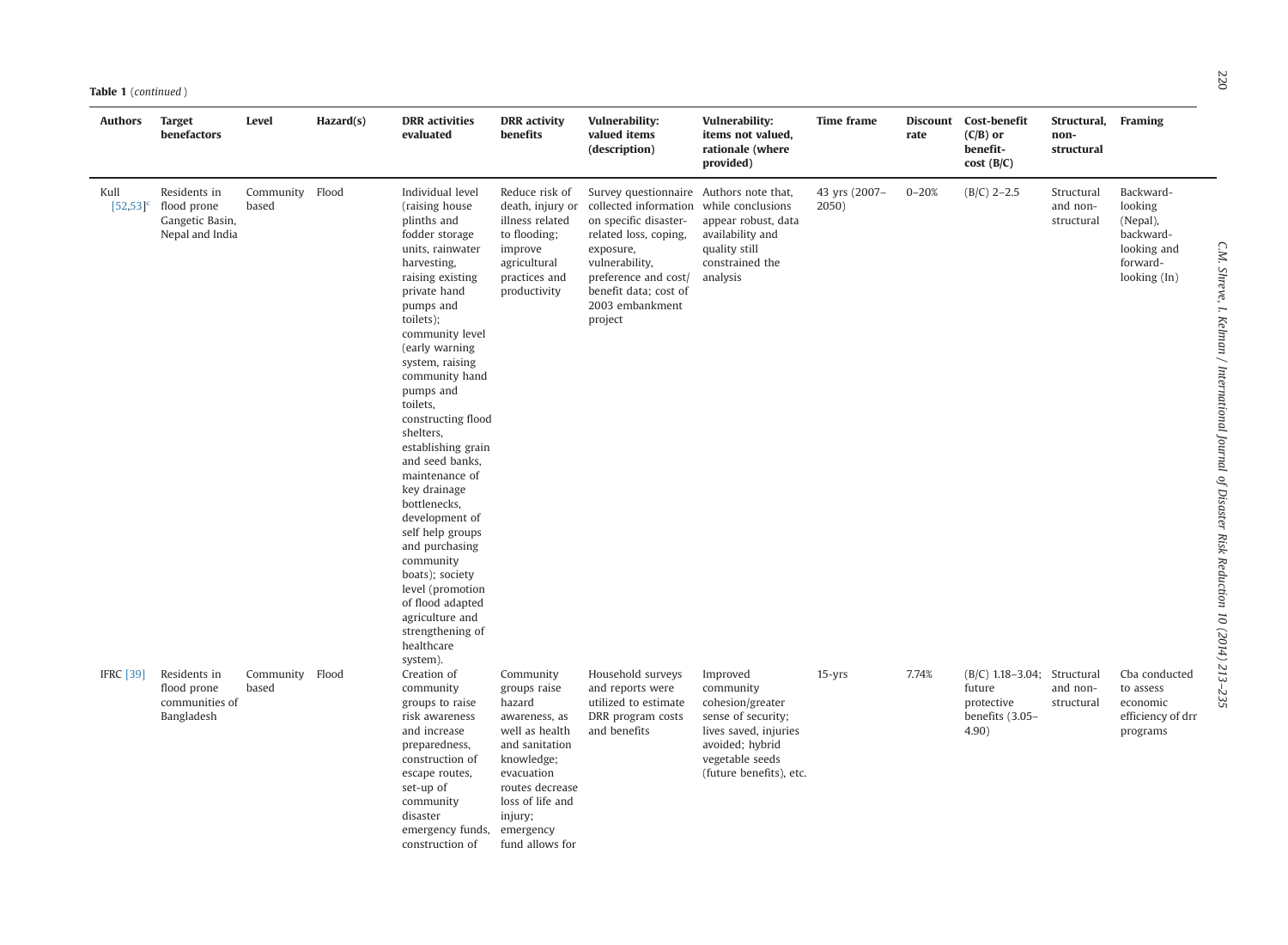| Kunreu-<br>ther<br>and<br>Michel-<br>Kerjan<br>$[54]$ | Residents in 34 National<br>countries most study<br>prone to flood<br>damage                                            |       | Flood | tube-wells to<br>increase access to<br>drinking water;<br>training and<br>awareness raising<br>in health and<br>sanitation<br>Constructing a<br>one-meter high<br>wall to protect<br>homes in 34 of<br>the most flood<br>prone<br>communities<br>global                               | rebuilding after<br>hazard events<br>For an<br>investment of<br>\$904 billion in<br>constructing<br>walls around<br>houses or \$.5.2<br>trillion to<br>elevate houses<br>in 34 of the<br>worst flood<br>impacted<br>countries<br>61,000 lives<br>over the next<br>50 years could<br>be saved                                                                                                                                                                                            | <b>Expected reductions</b><br>in damage to<br>infrastructure,<br>property and avoided scope of study)<br>fatalities                                                                                                                                                                                                                                          | Other social,<br>environmental<br>benefits (beyond                                                                                                                                                           | 10-, 25-, 50-yrs 5, 12%                    |     | $(B/C)$ 60<br>building one-<br>meter wall;<br>14.5 for<br>elevating<br>homes                                                                                                                                             | Structural         | Forward-<br>looking  |
|-------------------------------------------------------|-------------------------------------------------------------------------------------------------------------------------|-------|-------|---------------------------------------------------------------------------------------------------------------------------------------------------------------------------------------------------------------------------------------------------------------------------------------|-----------------------------------------------------------------------------------------------------------------------------------------------------------------------------------------------------------------------------------------------------------------------------------------------------------------------------------------------------------------------------------------------------------------------------------------------------------------------------------------|--------------------------------------------------------------------------------------------------------------------------------------------------------------------------------------------------------------------------------------------------------------------------------------------------------------------------------------------------------------|--------------------------------------------------------------------------------------------------------------------------------------------------------------------------------------------------------------|--------------------------------------------|-----|--------------------------------------------------------------------------------------------------------------------------------------------------------------------------------------------------------------------------|--------------------|----------------------|
| Venton<br>and<br>Venton<br>$[81]$                     | Residents in<br>two drought/<br>flood prone<br>communities in<br>In where DRR<br>activities have<br>been<br>implemented | based |       | Community Flood, drought Two communities<br>with existing DRR<br>programs were<br>selected to<br>evaluate the<br>benefit of the DRR fund able to<br>activities; impacts provide loans<br>were analyzed in<br>five categories<br>(natural, physical,<br>human, social and<br>economic) | of trees to<br>increase soil<br>stability; village transport,<br>development<br>for rebuilding;<br>raised hand<br>pumps ensure<br>clean water<br>losses and<br>due to effective consultancy)<br>evacuation;<br>provision of<br>boats means<br>community<br>does not have<br>to rent;<br>(Khammam)<br>raised hand<br>pumps ensure<br>water supply,<br>reduce health<br>problems, and<br>ensure no<br>blockage once<br>floodwaters<br>recede;<br>provision of<br>hand pumps<br>allows for | (Bihar) planting (Bihar) installation of Not valued because<br>hand pumps, boats,<br>motorbike for staff<br>construction of<br>evacuation road,<br>community training,<br>personnel support<br>costs (office rental,<br>travel/lodging,<br>stationary/printing,<br>supply; reduced communication),<br>personnel costs<br>injury to people (project staff and | of lack of data:<br>destruction of crops/<br>soil from severe<br>floods/drought;<br>houses destroyed in<br>floods; health costs<br>of flood/drought;<br>social relationship<br>costs; health of<br>survivors | 20-yrs (Bihar);<br>$15 - yrs$<br>(Khammam) | 10% | $(B/C)$ Bihar<br>(baseline<br>scenario 3.17-<br>4.58), raised<br>hand pump:<br>3.2, potential<br>future<br>initiatives: 0.62,<br>low interest<br>loans: 57.8);<br>Khammam (B/<br>C) (baseline<br>scenario 3.7-<br>20.05) | Non-<br>structural | Backward-<br>looking |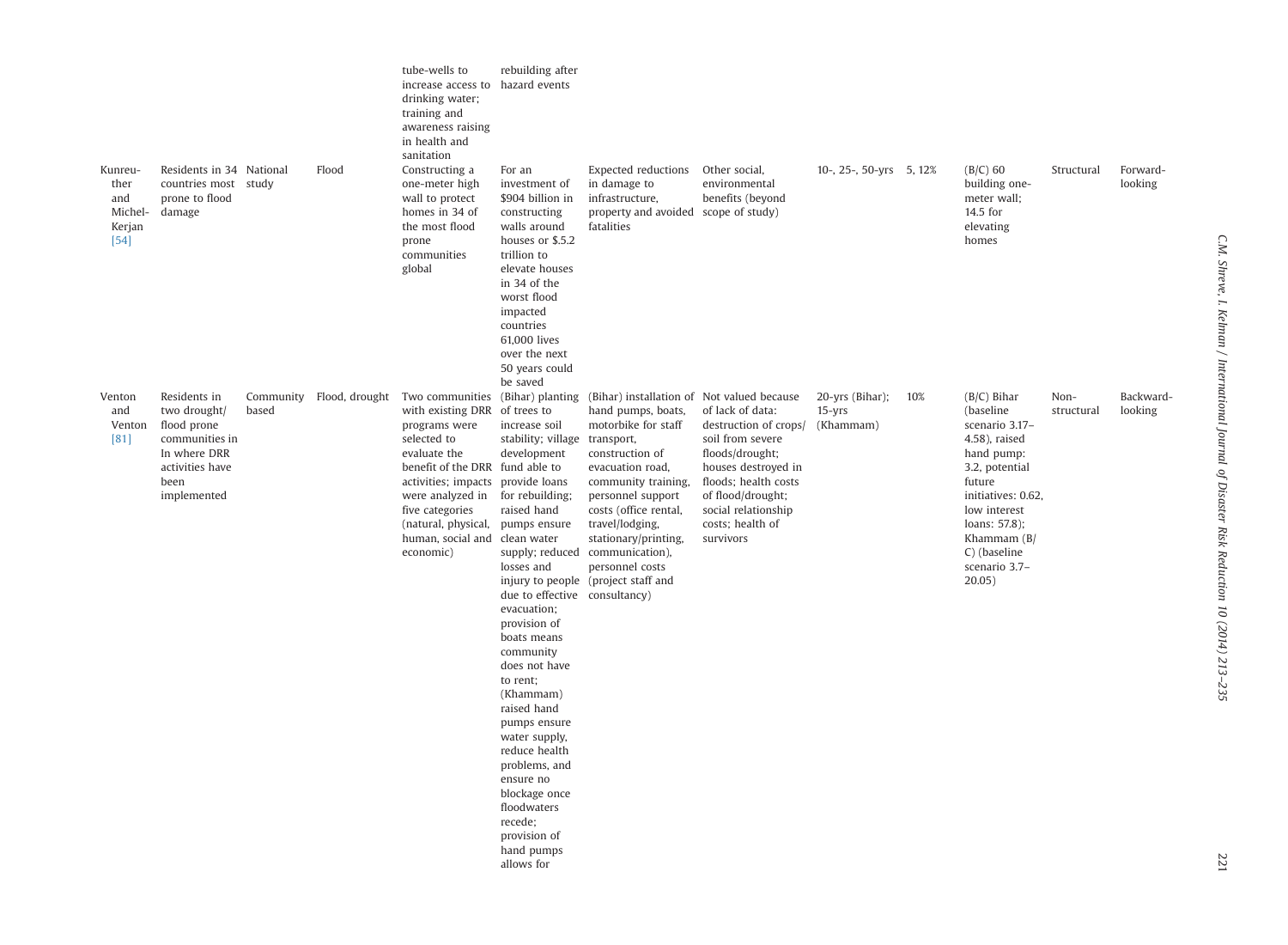|  | <b>Table 1</b> (continued) |  |
|--|----------------------------|--|
|--|----------------------------|--|

| <b>Authors</b>                                | <b>Target</b><br>benefactors                                                  | Level             | Hazard(s)                             | <b>DRR</b> activities<br>evaluated                                                         | <b>DRR</b> activity<br>benefits                                                                                                                                                                                                                                                                                           | Vulnerability:<br>valued items<br>(description)                                                                                                                                                                                                                                                                                                                                 | <b>Vulnerability:</b><br>items not valued,<br>rationale (where<br>provided)                                                 | <b>Time frame</b>                                                                                | rate | Discount Cost-benefit<br>$(C/B)$ or<br>benefit-<br>cost(B/C)                                                                                                                                           | Structural, Framing<br>non-<br>structural                                   |                                                                                                              |
|-----------------------------------------------|-------------------------------------------------------------------------------|-------------------|---------------------------------------|--------------------------------------------------------------------------------------------|---------------------------------------------------------------------------------------------------------------------------------------------------------------------------------------------------------------------------------------------------------------------------------------------------------------------------|---------------------------------------------------------------------------------------------------------------------------------------------------------------------------------------------------------------------------------------------------------------------------------------------------------------------------------------------------------------------------------|-----------------------------------------------------------------------------------------------------------------------------|--------------------------------------------------------------------------------------------------|------|--------------------------------------------------------------------------------------------------------------------------------------------------------------------------------------------------------|-----------------------------------------------------------------------------|--------------------------------------------------------------------------------------------------------------|
| Dedeur-<br>waer-                              | Residents in<br>Philippines                                                   | based             | Community Flood, lahar                | Rainforestation<br>farming $(15 \text{ yrs})$ ;                                            | easier access to<br>water, enabling<br>livelihood<br>activities and<br>easier irrigation<br>of fields<br>Reduction in<br>economic losses                                                                                                                                                                                  | Potential economic<br>losses (PELs) were                                                                                                                                                                                                                                                                                                                                        | Environmental or<br>social benefits, no                                                                                     | 3-yrs (River<br>channel                                                                          | 12%  | (B/C)<br>Rainforestation                                                                                                                                                                               | Structural<br>and non-                                                      | Forward-<br>looking                                                                                          |
| dere<br>$[12]$                                | impacted by<br>floods and<br>lahars                                           |                   |                                       | bamboo<br>plantation (10 sq<br>km, 4 yrs); river<br>channel<br>improvements (3)<br>$yrs$ ; | from flooding/<br>lahars                                                                                                                                                                                                                                                                                                  | based on the<br>economic values of<br>the existing<br>investment<br>per sector, e.g.<br>agriculture (mainly<br>crops); Properties<br>(industry and private)<br>investments);<br>Infrastructure (roads,<br>bridges and the like).<br>Benefits of the<br>natural disaster<br>management are<br>then measured as the<br>difference between<br>PEL without and with<br>the project. | data                                                                                                                        | improvement);<br>4-yrs (bamboo<br>plantation); 30-<br><b>Vrs</b><br>(rainforestation<br>farming) |      | 30; Bamboo<br>plantation<br>14.74; river<br>channel<br>improvements<br>3.5 (dredging,<br>dike<br>construction,<br>widening and<br>channel<br>excavation/<br>dredging.<br>construction of<br>floodways) | structural                                                                  |                                                                                                              |
| MMC<br>$[63]^{d}$ ,<br>$[20, 72, -]$<br>22,85 | Selected<br>communities<br>and<br>representative<br>national<br>sample, (USA) | National<br>study | Hydro-<br>meteorological<br>(general) | Varied by<br>community                                                                     | Loss avoided:<br>property<br>damage (e.g.<br>buildings<br>contents,<br>bridges,<br>pipelines),<br>direct business<br>interruption<br>loss (e.g.<br>damaged<br>industrial,<br>commercial or<br>retail facilities),<br>indirect<br>business<br>interruption<br>loss (e.g.<br>ordinary<br>multiplier or<br>'ripple' effect), | Supplemental<br>methods were used<br>to assess direct<br>property losses from<br>floods and<br>tornadoes; casualty<br>losses from<br>hurricanes,<br>tornadoes and<br>floods; business<br>interruption losses<br>for utilities;<br>environmental and<br>historic preservation<br>benefits; and process<br>mitigation activities;<br>project cost data                            | Uncertainty in<br>models/database and (Communities);<br>heterogeneity of<br>communities; 'ripple national study<br>effects' | 1998-2005<br>1993-2003 for                                                                       | 2%   | $(B/C)$ 3.5-5.1;<br>average of 4<br>across<br>programs                                                                                                                                                 | Structural<br>and non-<br>structural<br>(depending)<br>on type of<br>grant) | $([63]$ and<br>Supporting<br>studies)<br>assessing the<br>future savings<br>from<br>mitigation<br>activities |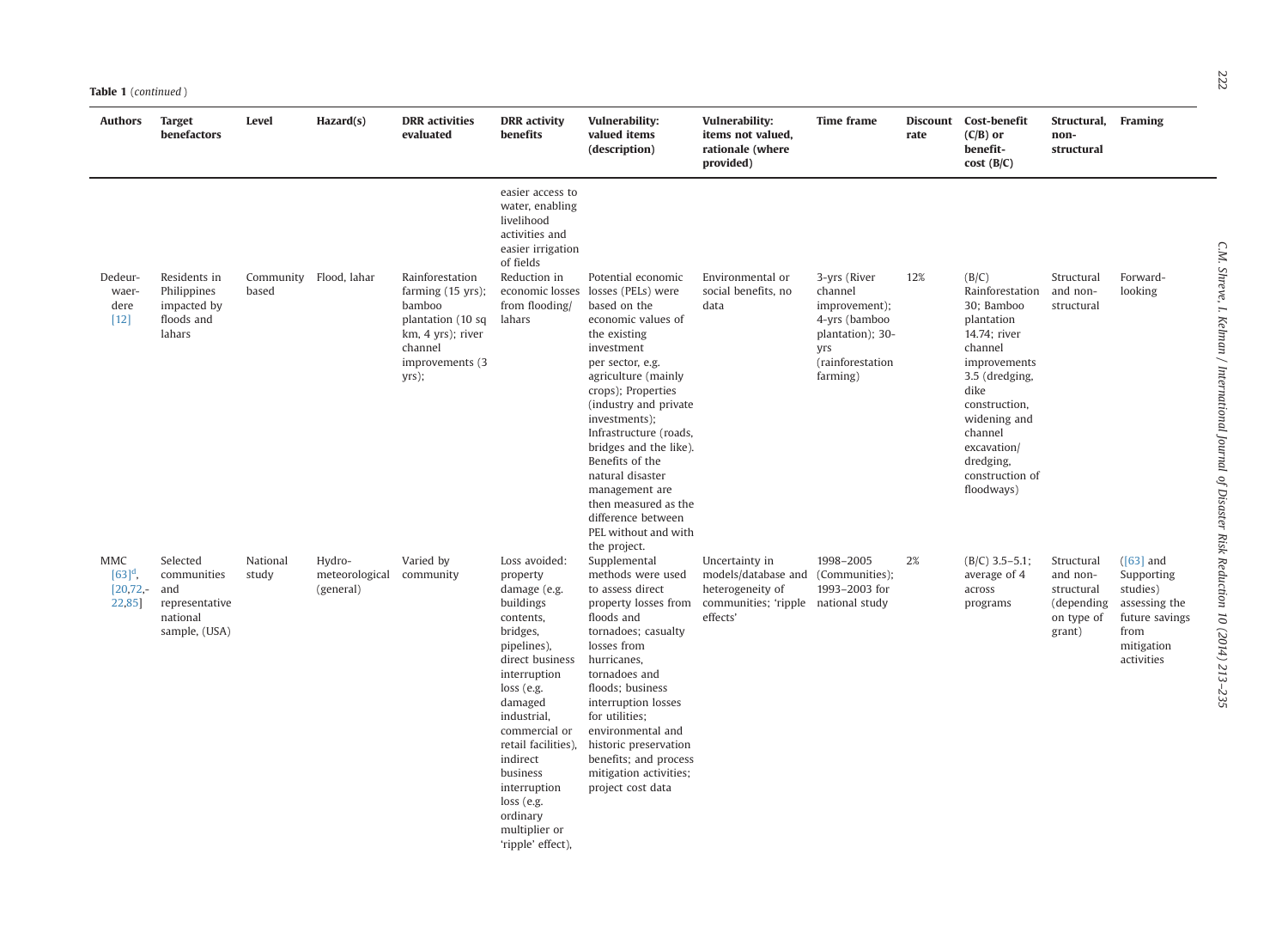|                                 |                                                                                                                                                                                    |                   |                                       |                                                                                           | nonmarket<br>damage (e.g.<br>environmental<br>damage to<br>wetlands,<br>parks, and<br>wildlife and<br>damage to<br>historic<br>structures),<br>human losses<br>(e.g. deaths,<br>injuries,<br>homelessness),<br>cost of<br>emergency<br>response (e.g.<br>ambulance<br>service, fire<br>protection)                                                                             |                                                                                                                                                   |                                                                                                                                                                                                                                                                                                                                                                                                  |               |                  |                                                                                                         |                    |                      |
|---------------------------------|------------------------------------------------------------------------------------------------------------------------------------------------------------------------------------|-------------------|---------------------------------------|-------------------------------------------------------------------------------------------|--------------------------------------------------------------------------------------------------------------------------------------------------------------------------------------------------------------------------------------------------------------------------------------------------------------------------------------------------------------------------------|---------------------------------------------------------------------------------------------------------------------------------------------------|--------------------------------------------------------------------------------------------------------------------------------------------------------------------------------------------------------------------------------------------------------------------------------------------------------------------------------------------------------------------------------------------------|---------------|------------------|---------------------------------------------------------------------------------------------------------|--------------------|----------------------|
| Guocai<br>and<br>Wang<br>$[27]$ | End-users of<br>meteorological<br>services in<br>China                                                                                                                             | National<br>study | Hydro-<br>meteorological<br>(general) | Meteorological<br>services, divided<br>into public and<br>for various<br>economic sectors | Economic<br>benefits gained<br>through<br>(public)<br>utilizing<br>weather service<br>for planning<br>and avoiding<br>losses;<br>(government,<br>business)<br>disaster<br>planning                                                                                                                                                                                             | Survey method<br>evaluates<br>participants<br>economic benefit via<br>I) willing-to-pay, II)<br>cost-savings, and III)<br>shadow-price<br>methods | Accuracy of the<br>meteorological<br>services; additional<br>costs of the service<br>(TV, radio, internet);<br>uncertainty                                                                                                                                                                                                                                                                       | Not specified | not<br>specified | $(C/B)$ 1:40                                                                                            | Non-<br>structural | Backward-<br>looking |
| <b>NOAA</b><br>$[66]$           | End-users of<br>GOES-R<br>meteorological<br>products in<br>aviation,<br>energy<br>(electricity and<br>natural gas),<br>irrigated<br>agriculture,<br>and<br>recreational<br>boating | National<br>study | Hydro-<br>meteorological<br>(general) | Improved<br>meteorological<br>forecasts utilizing<br><b>GOES</b> satellites               | Improved<br>tropical cyclone improving<br>forecasting<br>(more effective<br>action to<br>protect<br>property and<br>enable<br>evacuation);<br>enhanced<br>aviation<br>forecasting<br>(improvements<br>in avoidable<br>delays, value of<br>passenger time<br>avoided.<br>avoidable<br>physical assets<br>and<br>maintenance<br>costs, and<br>avoidable risk<br>of aircraft/life | Costs associated with Other potential<br>meteorological<br>program (e.g.<br>technology,<br>infrastructure,<br>program costs)                      | benefits of the GOES- 2027)<br>R satellite were not<br>valued, e.g. benefits<br>to human health<br>(monitoring of<br>harmful events such<br>as algae blooms and<br>forest fires);<br>monitoring of water<br>quality, river flows<br>and reservoir<br>management,<br>monitoring of ocean<br>resources (sea<br>surface temperature<br>near corals, ocean<br>current monitoring)<br>were not valued | 12-yrs (2015- | 7%               | note: CBA<br>results not<br>presented in<br>ratios; dollar<br>amounts of<br>estimated<br>savings given. | Non-<br>structural | Forward-<br>looking  |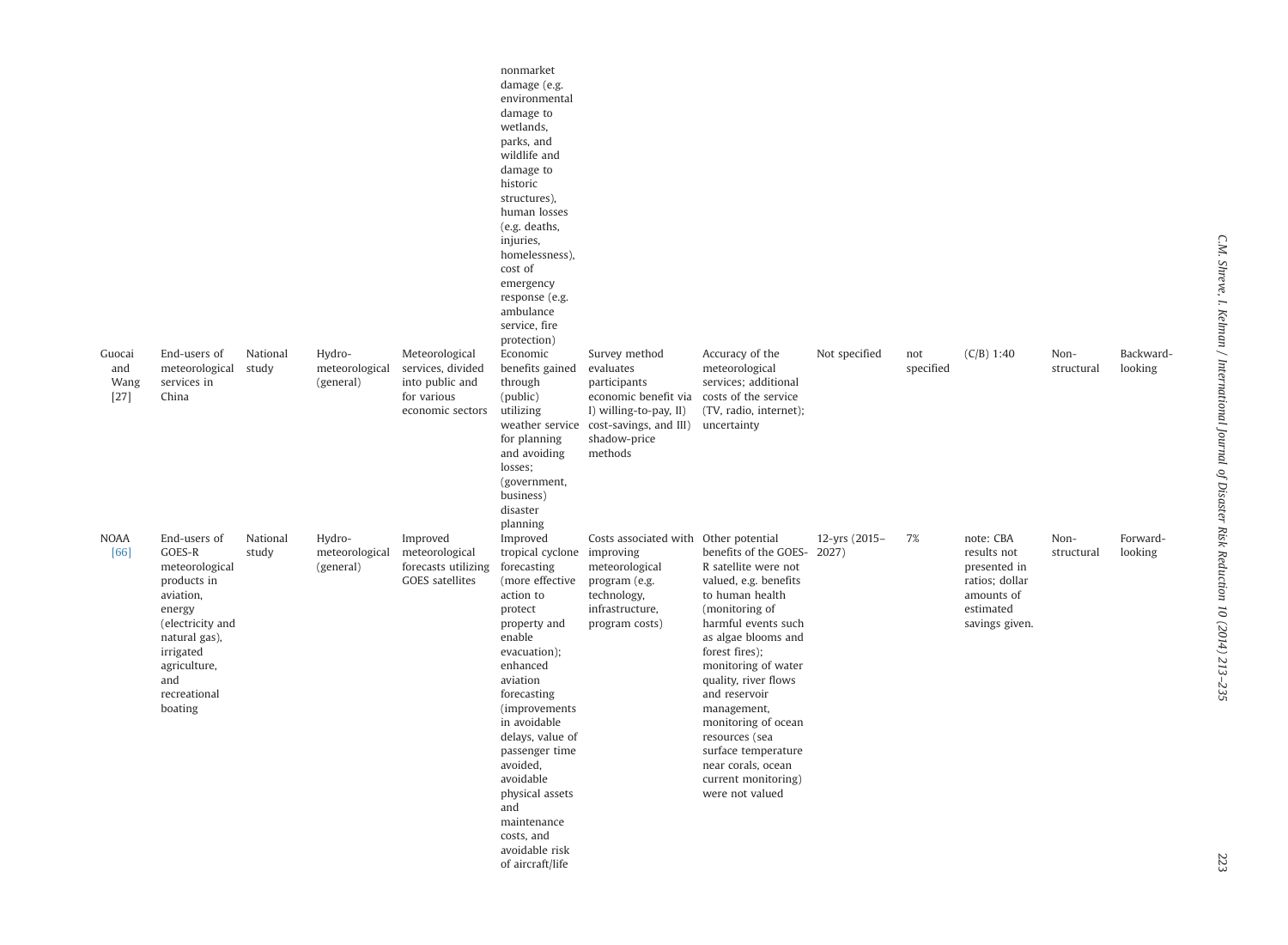|  | Table 1 (continued) |
|--|---------------------|
|--|---------------------|

| <b>Authors</b>   | <b>Target</b><br>benefactors                                            | Level              | Hazard(s)                             | <b>DRR</b> activities<br>evaluated                                                                                                                                                                                                                                        | <b>DRR</b> activity<br>benefits                                                                                                                                                                                                                                                                      | <b>Vulnerability:</b><br>valued items<br>(description)                                                                          | <b>Vulnerability:</b><br>items not valued,<br>rationale (where<br>provided)                                                                      | <b>Time frame</b>      | rate  | Discount Cost-benefit<br>$(C/B)$ or<br>benefit-<br>cost(B/C)                                            | Structural, Framing<br>non-<br>structural |                      |
|------------------|-------------------------------------------------------------------------|--------------------|---------------------------------------|---------------------------------------------------------------------------------------------------------------------------------------------------------------------------------------------------------------------------------------------------------------------------|------------------------------------------------------------------------------------------------------------------------------------------------------------------------------------------------------------------------------------------------------------------------------------------------------|---------------------------------------------------------------------------------------------------------------------------------|--------------------------------------------------------------------------------------------------------------------------------------------------|------------------------|-------|---------------------------------------------------------------------------------------------------------|-------------------------------------------|----------------------|
|                  |                                                                         |                    |                                       |                                                                                                                                                                                                                                                                           | lost); more<br>accurate<br>temperature<br>forecasts<br>(improved<br>energy demand<br>expectations<br>and savings in<br>electricity/<br>natural gas<br>sectors);<br>enhanced<br>forecasts lead<br>(more efficient<br>irrigation of<br>crops)                                                          |                                                                                                                                 |                                                                                                                                                  |                        |       |                                                                                                         |                                           |                      |
| Khan $[47]$      | Fishermen<br>impacted by<br>severe weather<br>in Vietnam                | Community<br>based | Hydro-<br>meteorological<br>(general) | Installation of a<br>boat-winch<br>system                                                                                                                                                                                                                                 | Money saved<br>on fuel cost,<br>safety (no one<br>is required to<br>stay on ship),<br>time (boats are<br>pulled into<br>shore faster);<br>less disruption<br>to livelihoods<br>because wait<br>times are<br>reduced                                                                                  | Sunken boats and<br>ships, damaged boats<br>and ships, cost of<br>livelihood disruption<br>from false alarms,<br>damaged houses | 'Peace of mind'<br>knowing that they<br>would not have to<br>wait long hours for<br>their boats to be<br>hauled ashore; this<br>cannot be valued | $30 - yrs$             | 12%   | $(B/C)$ 3.5                                                                                             | Non-<br>structural                        | Backward-<br>looking |
| <b>IFRC</b> [38] | Vietnam<br>residents in or<br>near coastal<br>afforestation<br>programs | Community<br>based | Hydro-<br>meteorological<br>(general) | Mangrove<br>afforestation<br>along coastline<br>(for wave-<br>damping action<br>plus habitat<br>benefits for<br>fishes/fisheries);<br>bamboo planting<br>between river<br>banks and dykes;<br>tree planting<br>along coastline<br>(for wind-<br>breaking<br>capabilities) | Protective<br>benefits of<br>mangroves<br>(reduced costs<br>in: sea-dyke<br>maintenance,<br>disaster-<br>induced<br>material losses<br>(public<br>infrastructure,<br>buildings,<br>crops, livestock,<br>aquaculture)<br>and non-<br>material losses<br>(injuries,<br>death), indirect<br>(long-term) | Protection fees,<br>planting costs<br>(community wage<br>fees)                                                                  | Wider ecological<br>benefits; data<br>availability                                                                                               | 31-yrs (1994-<br>2025) | 7.23% | $(B/C)$ 18.64-<br>68.92<br>(depending on<br>afforestation<br>activities in<br>different<br>communities) | Non-<br>structural                        | Forward-<br>looking  |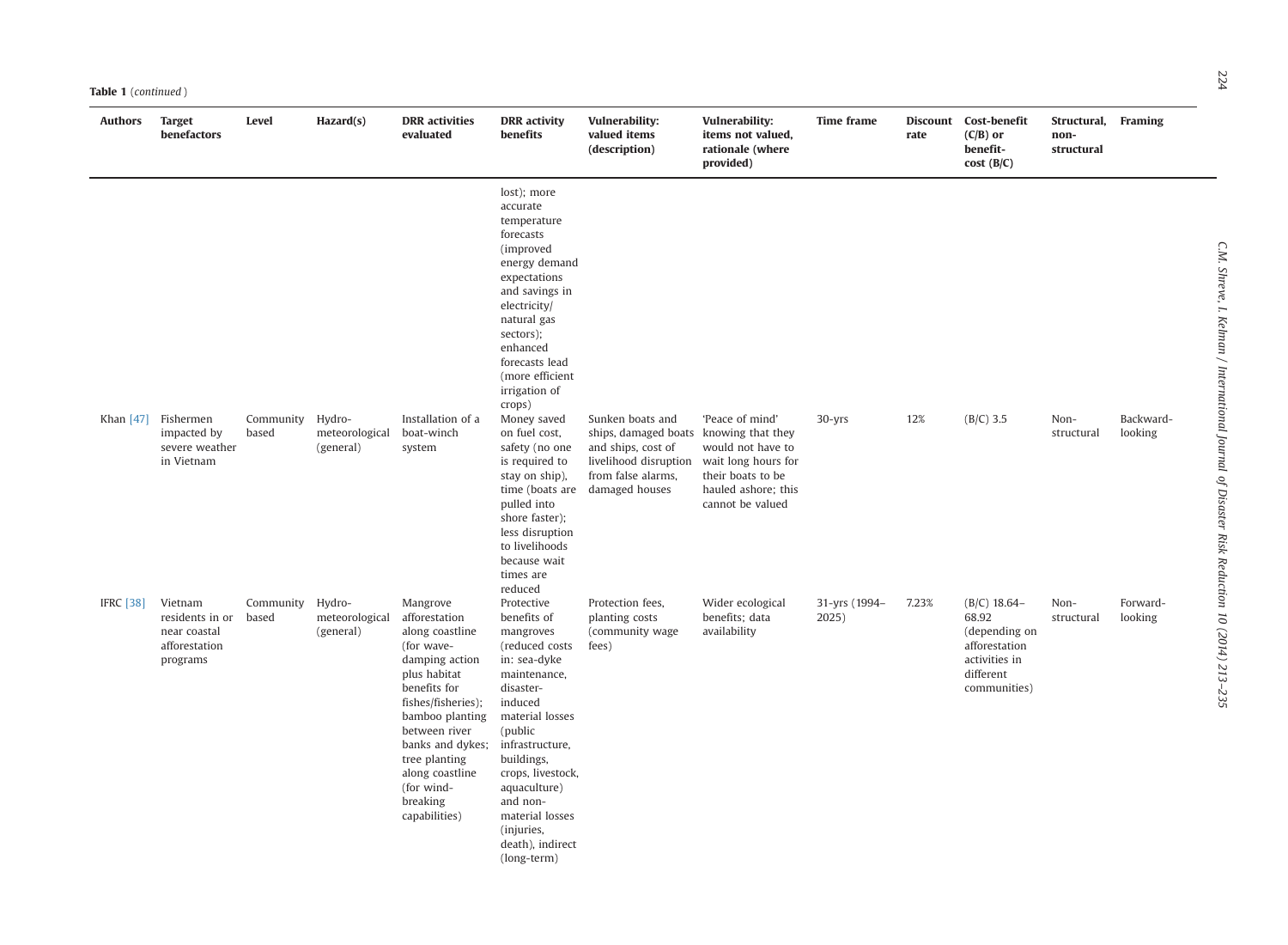<span id="page-13-0"></span>

|                                                |                                                                                                    |                    |                                       |                                                                                                                                                                                                     | losses (e.g.<br>reduced<br>productivity<br>due to saltwater<br>intrusion or<br>injuries),<br>shoreline<br>stabilization);<br>economic<br>benefits<br>(planters'<br>income,<br>increased yield<br>from collection<br>of animals or<br>animal<br>products or<br>wood<br>collection),<br>ecological<br>benefits<br>(carbon value,<br>nutrient<br>retention,<br>sediment<br>retention,<br>biodiversity<br>habitat) |                                                                                                                                                                                                                                                                                                   |                                                                                                                                                                                                                                                                             |           |           |                                                                                                                                                                                                                         |                                      |                                                                                       |
|------------------------------------------------|----------------------------------------------------------------------------------------------------|--------------------|---------------------------------------|-----------------------------------------------------------------------------------------------------------------------------------------------------------------------------------------------------|----------------------------------------------------------------------------------------------------------------------------------------------------------------------------------------------------------------------------------------------------------------------------------------------------------------------------------------------------------------------------------------------------------------|---------------------------------------------------------------------------------------------------------------------------------------------------------------------------------------------------------------------------------------------------------------------------------------------------|-----------------------------------------------------------------------------------------------------------------------------------------------------------------------------------------------------------------------------------------------------------------------------|-----------|-----------|-------------------------------------------------------------------------------------------------------------------------------------------------------------------------------------------------------------------------|--------------------------------------|---------------------------------------------------------------------------------------|
| World<br>Bank<br>$[90]$                        | End-users of<br>national<br>meteorological<br>services in<br>Belarus,<br>Georgia and<br>Kazakhstan | National<br>study  | Hydro-<br>meteorological<br>(general) | Proposed<br>modernization of<br>the national<br>meteorological<br>services (e.g.<br>improving status/<br>capabilities and<br>delivery)                                                              | Avoided<br>economic loss<br>from natural<br>hazards                                                                                                                                                                                                                                                                                                                                                            | Damages incurred<br>from<br>hydrometeorological<br>hazards, e.g. to<br>agriculture,<br>communal services,<br>transport and<br>communication,<br>additional costs of<br>irrigation, energy                                                                                                         | Does not consider<br>losses resulting from<br>less-than-critical<br>hydrometeorological<br>phenomena, i.e.,<br>those that are not<br>classified as<br>emergencies; aside<br>from this, the<br>statistics do not<br>cover all aspects of<br>weather impact on<br>the economy | $3-5$ yrs | 10%       | $(B/C)$ 3.3<br>(Belarus); 5.7<br>(Georgia); 3.1<br>(Kazakhstan)                                                                                                                                                         | Non-<br>structural                   | Forward-<br>looking                                                                   |
| Venton<br>and<br>Venton<br>$[81]$ <sup>e</sup> | Islanders in 3<br>Maldivian<br>islands where<br>cyclones and<br>severe weather<br>are a concern    | Community<br>based | Hydro-<br>meteorological<br>(general) | Based on Safe<br><b>Island Protection</b><br>(SIP) plan, which<br>is not explicitly<br>detailed in the<br>text, but includes<br>both structural<br>and non-<br>structural<br>mitigation<br>measures | Vilufushi<br>rehabilitated<br>after tsunami to<br>a 'safer island';<br>decreased<br>damage from<br>severe weather                                                                                                                                                                                                                                                                                              | Hazard assessment<br>and impact from<br>DIRAM1/2 databases;<br>climate change<br>assessment primarily<br>literature based;<br>probability of<br>hazards was<br>presented as a range<br>(lack of data);<br>'income over life'<br>method (for lives<br>lost); proxy values<br>for economic value of | Does not include the 50-yrs<br>wider impacts of a<br>safer island program,<br>such as costs of<br>relocation, decreased<br>infrastructure costs<br>on 'abandoned<br>islands', or macro<br>level impacts to GDP<br>because the study<br>focuses on the<br>islands themselves |           | $0 - 15%$ | Thinadhoo<br>$(SIP): 0.39-$<br>1.40, selected<br>SIP: 0.52-1.85,<br>limited<br>protection:<br>$1.13 - 3.65$ ;<br>Viligili (SIP):<br>$0.28-1$ , selected<br>SIP: 0.29-0.96,<br>limited<br>protection:<br>$0.42 - 1.33$ : | Structural<br>and non-<br>structural | Forward-<br>looking<br>(Thindahoo,<br>Vigili),<br>backward-<br>looking<br>(Vilufushi) |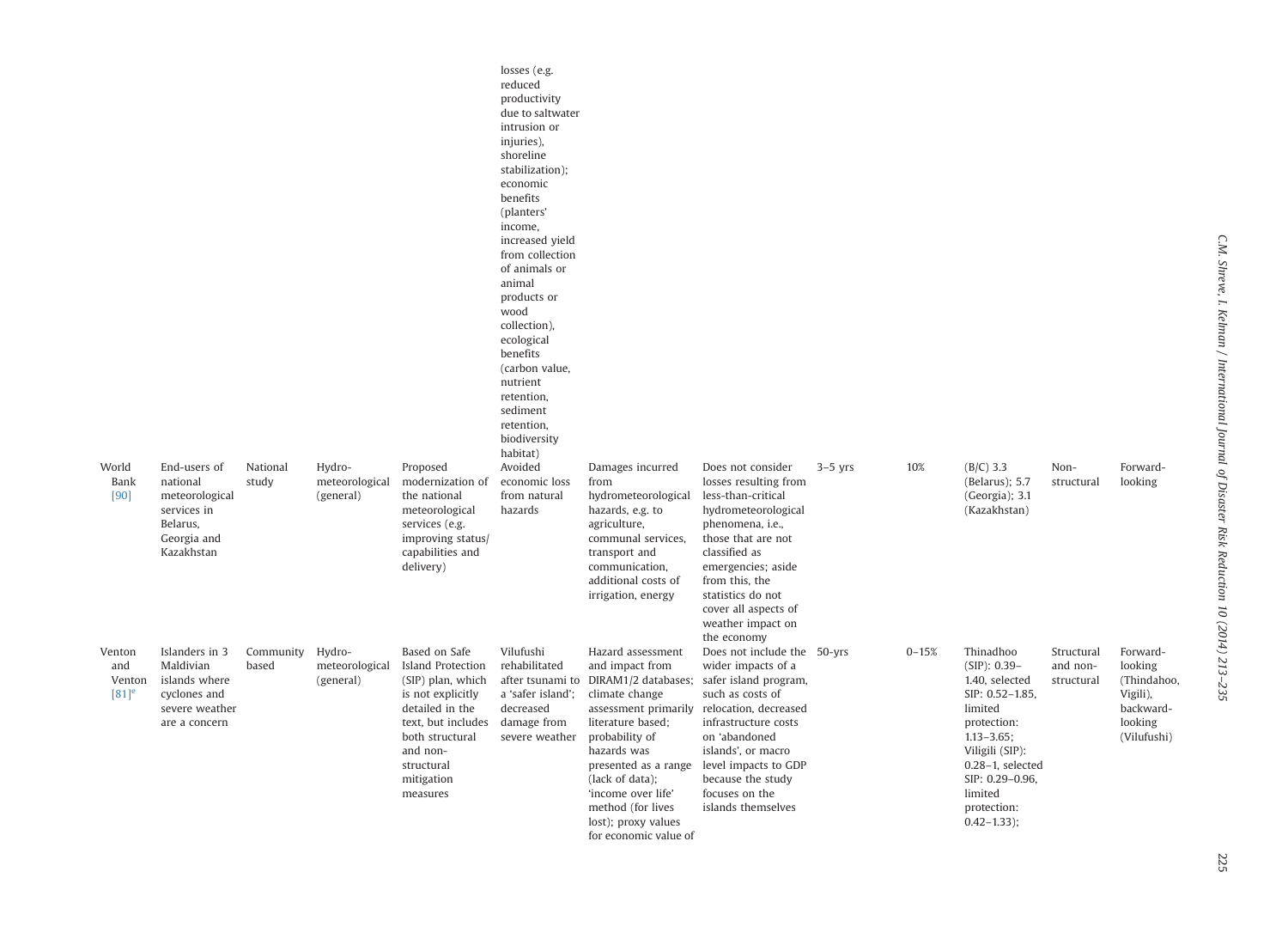<span id="page-14-0"></span>Table 1 (*continued* )

| <b>Authors</b> | <b>Target</b><br>benefactors                                                | Level | Hazard(s)                             | <b>DRR</b> activities<br>evaluated                                                            | <b>DRR</b> activity<br>benefits                                                                                                                                                                                                                  | Vulnerability:<br>valued items<br>(description)                                                                                                                      | <b>Vulnerability:</b><br>items not valued,<br>rationale (where<br>provided)          | Time frame              | Discount<br>rate | Cost-benefit<br>$(C/B)$ or<br>benefit-<br>cost(B/C)                                 | Structural,<br>non-<br>structural | Framing             |
|----------------|-----------------------------------------------------------------------------|-------|---------------------------------------|-----------------------------------------------------------------------------------------------|--------------------------------------------------------------------------------------------------------------------------------------------------------------------------------------------------------------------------------------------------|----------------------------------------------------------------------------------------------------------------------------------------------------------------------|--------------------------------------------------------------------------------------|-------------------------|------------------|-------------------------------------------------------------------------------------|-----------------------------------|---------------------|
| $[54]$         | Residents in 34 National<br>countries most study<br>prone to wind<br>damage |       | Hydro-<br>meteorological<br>(general) | DRR measures to<br>improve roof<br>protection in<br>hurricane and<br>cyclone prone<br>regions | \$951 Billion to<br>undertake this<br>loss reduction<br>measure in the<br>34 countries<br>most exposed<br>to severe wind<br>damage; all of<br>them exhibit a<br>$BCR > 1$ . Doing<br>so could save<br>65,700 lives<br>over the next<br>50 years. | Vilufushi, as the<br>island was destroyed<br>during a tsunami<br><b>Expected reductions</b><br>in damage to<br>infrastructure,<br>property and avoided<br>fatalities | Other social,<br>environmental<br>benefits (data<br>availability, scope of<br>study) | 10-, 25-, 50-yrs 5, 12% |                  | Vilufushi (SIP:<br>$0.50 - 1.95$<br>$(B/C)$ 2.2-6.07<br>for human life<br>\$40k-6 M | Structural                        | Forward-<br>looking |

<sup>a</sup> Three separate CBAs within Kunreuther and Michel-Kerjan [\[54\]](#page-21-0) are reported on separate rows.

<sup>b</sup> Two separate CBAs reported in Mechler [\[61\]](#page-21-0) are shown on separate rows.<br><sup>c</sup> Results from original Kull [\[52\]](#page-21-0) study are reported and expanded upon in Kull [\[53\]](#page-21-0)

<sup>d</sup> Results are reported only from the primary MMC [\[63\]](#page-21-0) study. Other studies are noted as supporting studies, but not explicitly detailed here.

e The range of values listed for BCRs are for minimum and maximum hazard occurrence scenarios, respectively.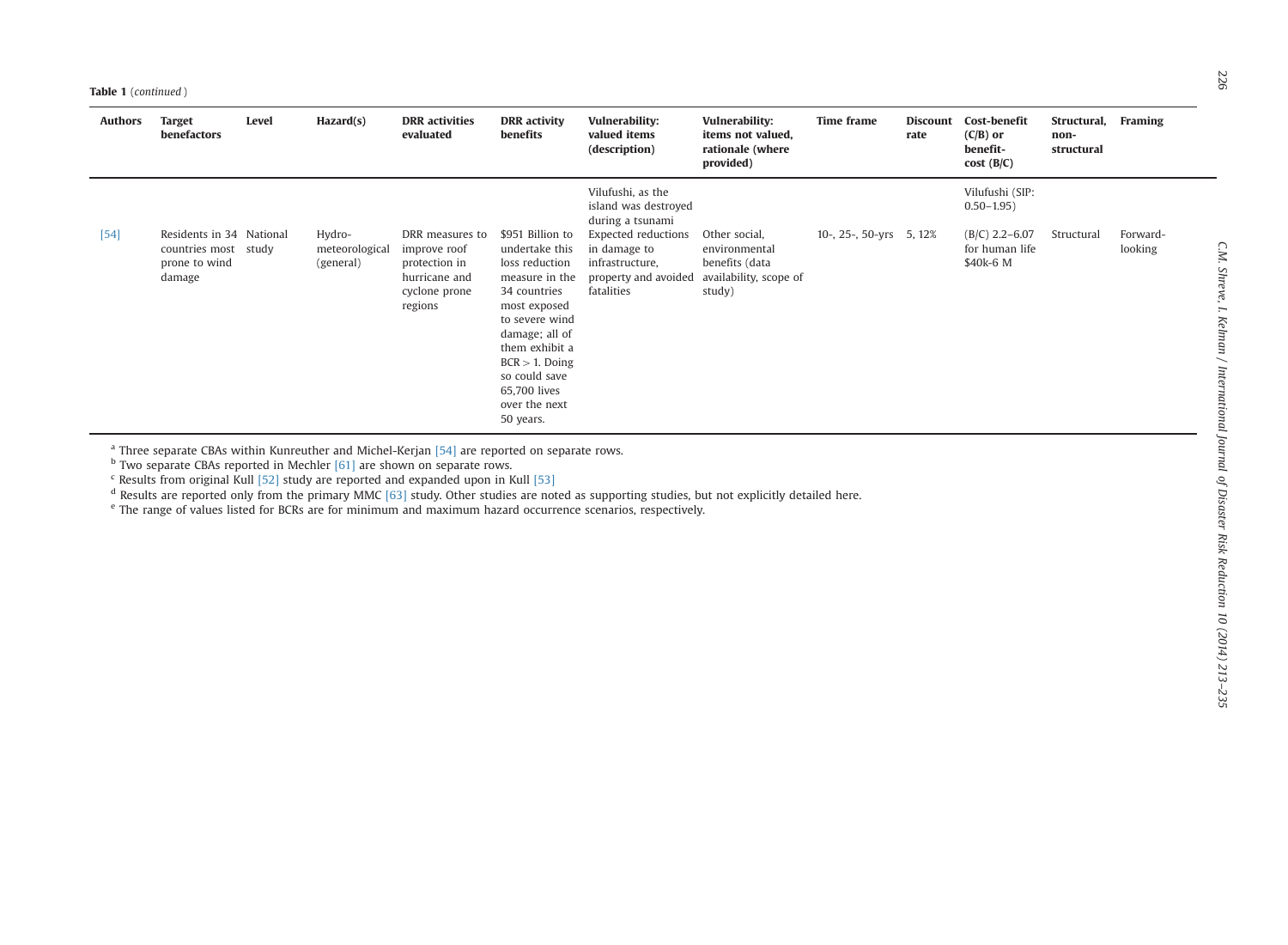(e.g. [\[11,20\]](#page-20-0)) or references listing other studies without analysis (e.g. [\[2](#page-20-0),[23\]](#page-20-0)) are not considered here. There are three key metrics of economic efficiency within CBA: the benefit-tocost ratio (BCR) or cost-benefit ratio (CBR), the internal rate of return (IRR) and net present value (NPV), which in most circumstances are equivalent [\[53\]](#page-21-0). Here we have chosen the BCR, as it is commonly used to communicate with decision makers. This leaves out studies which do not report a BCR, but helps to scope this paper. Certainly, no study can be comprehensive but this paper compiles a large range of publications.

## 3. Results

[Table 1](#page-2-0) details main CBA parameters for the studies reviewed including primary DRR activities, costs, benefits and general framing. When noted by authors of the studies, general categories of items not valued, but relevant to the CBA, are listed. The majority of studies  $(N=22)$ were conducted at the community scale with fewer national scale studies  $(N=7)$ , the latter of which tended to be for meteorological services (e.g. [\[63\]](#page-21-0) and related studies; [\[66\]](#page-21-0)). Identified or intended benefactors of the DRR activities were largely residents in regions where hazards are common (e.g. the general public (locally  $(N=19)$ , nationally  $(N=6)$ ), however some studies identified benefactors by livelihood (e.g. farmers/agro-pastoralists  $(N=2)$ , fisherman/fishing communities  $(N=1)$ ), with one study identifying students as primary benefactors  $(N=1)$ .

The framing was relatively evenly split between 'backward-looking'  $(N=10)$  and 'forward-looking'  $(N=8)$  with some applying both approaches  $(N=3)$ . 'Forward-looking' studies are more difficult in the sense that they require an understanding of future risk, which is especially challenging with the uncertainty of climate change and climate change modeling [\[82](#page-22-0)[,52,53](#page-21-0)]. Other studies were either included as an element of a broader project, or as a part of a feasibility or impact study  $(N=7)$ .

#### *3.1. Discount rates*

The majority of studies used a single discount rate of  $10-12\%$  ( $N=16$ ) with the minority applying a discount rate less than 5% (*N*=3). Some studies investigated a range of discount rates with two studies investigating a discount rate of 0–20% [\[52,53\]](#page-21-0) and the rest investigating a smaller rage, e.g.  $0-10\%$  ( $N=1$ ),  $5-9\%$  ( $N=2$ ),  $5-12\%$  ( $N=1$ ),  $0-15\%$  $(N=1)$ . Venton [\[83\]](#page-22-0) argue that a very low or zero discount rate should be applied for environmental projects, as protecting the environment for future generations should have as much value as protecting the environment today. The higher the discount rate, the stronger the preference is for present benefactors and the greater the burden becomes for future generations [\[83,](#page-22-0)[53](#page-21-0)]. A high discount rate of 10–12% is standard practice for many development projects, thus assuming that future generations will be better off and better able to cope with hazards [\[53\]](#page-21-0). However, examining the full sensitivity over the full range of 0–20% helps to better understand the implications of the chosen rate [\[52\]](#page-21-0).

#### *3.2. Maximum BCR values reported*

Maximum BCR values from the case studies evaluated showed a broad range across hazard type and geography. Table 2 provides a summary highlighting maximum BCR findings. The highest BCR, 1800, was reported for drought risk reduction measures for an irrigation program supporting communal gardens in the Sudan [\[48\].](#page-21-0) Across all hazard types, BCRs for DRR ranged from 3 to 15 in the regions with studies. Southeastern Asia (e.g. Indonesia, Philippines, Vietnam) has the most widely reported BCRs across hazard type, including severe storms, drought, flood, earthquake, and volcanic hazards.

#### *3.3. Results by hazard type*

Flood risk reduction was the most commonly reported BCR  $(N=15)$ , with an average value of 60 for 35 developing countries for constructing a one-meter wall around houses, and 14.5 for elevating houses, in flood prone regions [\[54\]](#page-21-0). The highest BCR values pertaining to flood risk reduction were reported for mangrove forestation projects in Vietnam. The 'Community-based Mangrove Reforestation and Disaster Preparedness Programme' reported a BCR range of 3–68 (excluding ecological benefits) and 28–104 (including ecological benefits) [\[38\]](#page-20-0).

DRR effectiveness with regards to volcanic hazards is the least reported in the case studies evaluated, with the sole record being for the Philippines. Newhall  $[65]$ <sup>[1](#page-14-0)</sup> report 'the monitoring and response costs at US\$56.5 million while the amount of property damage averted as a result of the monitoring and response is estimated at a minimum US\$500 million not including over 5000 lives saved.'

#### *3.4. Types of DRR activities*

Most studies had elements of both 'structural' (e.g. measures such as installing dykes, or levees) and 'nonstructural' (e.g. measures such as developing an evacuation plan, training, and establishing community funds) DRR activities. The majority of studies reported difficulty with valuing certain components of non-structural activities. 'Non-structural' activities often require valuing social and environmental aspects that do not have a market value (e.g. sense of security, peace of mind and avoided property damage). Similarly, though direct costs are somewhat easier to estimate for structural measures (e.g. cost of construction materials, maintenance and labor), indirect costs and benefits are rarely included.

#### *3.5. Categories of items that were valued*

General categories of items valued were developed to allow for basic comparisons across studies. 'Agricultural' includes seeds, crop productivity and area of land used for agriculture. 'Early warning system/meteorological services' refers to early warning systems and also general meteorological services. 'Ecosystem services' refers to items

<sup>&</sup>lt;sup>1</sup> Newhall [\[65\]](#page-21-0) not shown in [Table 1](#page-2-0); BCR values not reported.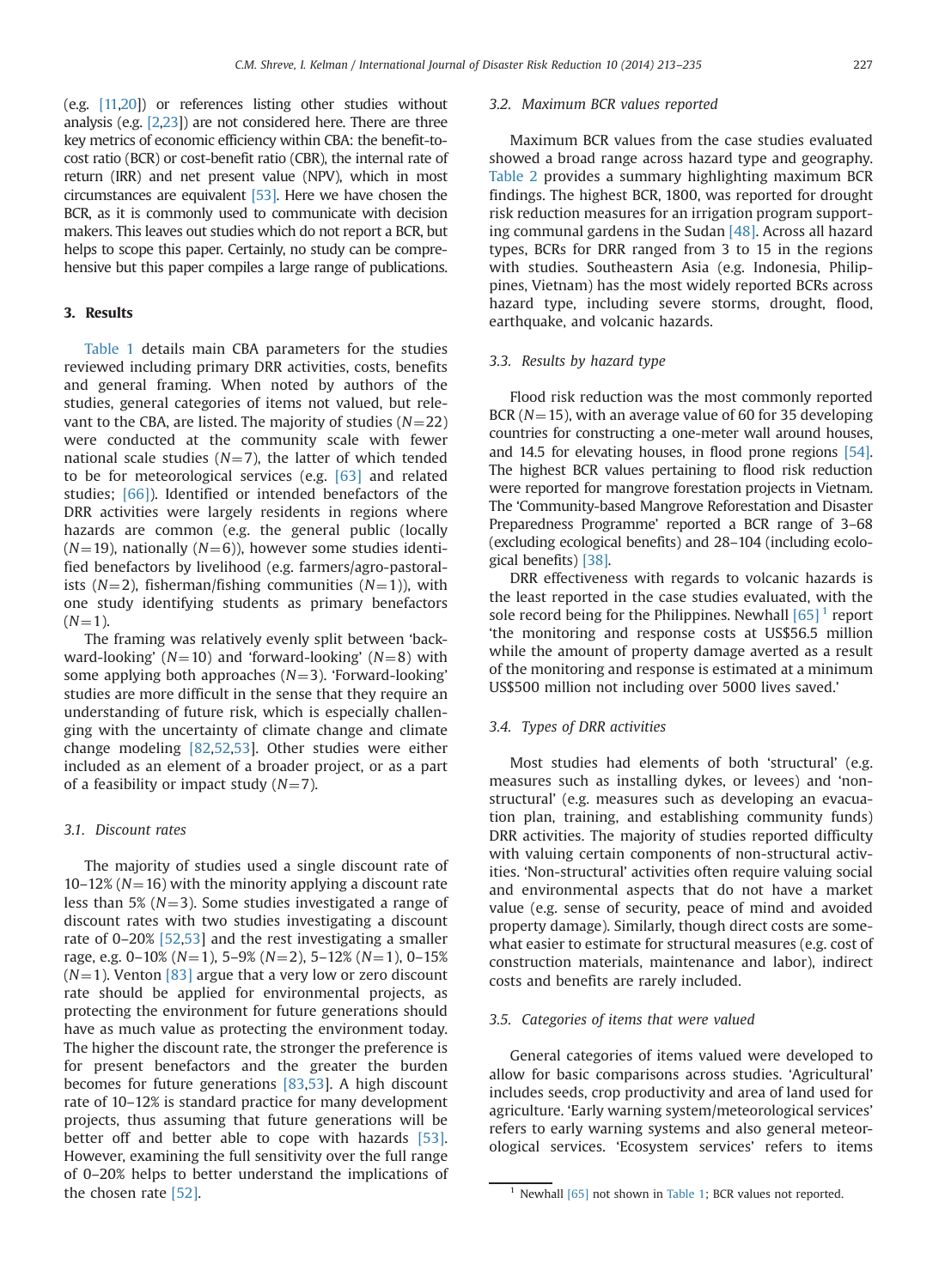#### <span id="page-16-0"></span>Table 2

|  |  | Summary of maximum BCR values reported. |  |  |  |
|--|--|-----------------------------------------|--|--|--|
|--|--|-----------------------------------------|--|--|--|

| <b>Authors</b>                          | Country     | <b>Hazards</b>        | <b>BCR</b> max         |
|-----------------------------------------|-------------|-----------------------|------------------------|
| Venton $[82]$ <sup>S</sup>              | Malawi      | Drought               | 24.0                   |
| Khogali and Zewdu [52]                  | Sudan       | Drought               | 1800.0                 |
| Holland $[33]$ <sup>S</sup>             | Fiji        | Flood                 | 7.3                    |
| Mechler $[62]^{CC}$                     | India       | Drought               | 3.5                    |
| Khan $[47]$ <sup>S</sup>                | Nepal       | Earthquake            | 2.0                    |
| Kunreuther and Michel-Kerjan $[54]^{S}$ | World (35)  | Flood                 | 60.0                   |
|                                         | World (35)  | Wind damage           | 6.07                   |
|                                         | World (35)  | Earthquake            | 5.1                    |
| Holland $[33]$ <sup>S</sup>             | Fiji        | Flood                 | 7.3                    |
| EWASE $[16]$ <sup>S</sup>               | Germany     | Flood                 | 9.0                    |
| Holub and Fuchs [34]                    | Austria     | Flood; mass movements | 1.7                    |
| Mechler $[61]$ <sup>S</sup>             | Peru        | Flood                 | 3.8                    |
|                                         | Indonesia   | Flood                 | 2.5                    |
| Burton and Venton $[5]^{S}$             | Philippines | Flood                 | 31.0                   |
| White and Rorick [84]                   | Nepal       | Flood                 | 3.5                    |
| Nepal Red Cross $[64]$ <sup>S</sup>     | Nepal       | Flood                 | 18.6                   |
| Heidari [28]                            | Iran        | Flood                 | 1.3                    |
| Khan $[46]$                             | Pakistan    | Flood                 | 25.0                   |
| Kull [52,53] <sup>S,CC</sup>            | India       | Flood                 | 2.5                    |
| Kull $[52,53]^{S,CC}$                   | Pakistan    | Flood                 | 25.0                   |
| <b>IFRC</b> [39]                        | Bangladesh  | Cyclone; flood        | 4.9                    |
| Venton and Venton $[81]^{S}$            | India       | Flood                 | 57.8                   |
| Dedeurwaerdere [12]                     | Philippines | Flood; lahar          | 30.0                   |
| MMC [63] (and supporting studies)       | <b>USA</b>  | All                   | 5.1; overall average 4 |
| Guocai and Wang [24]                    | China       | All                   | 4.0                    |

(S) denotes sensitivity analysis was conducted and (CC) denotes climate change modeling was incorporated.

valued pertaining to recreational, biodiversity- and watershed-services and ecosystem goods or products. 'Educational' refers to time spent training or disruption to education. 'Emergency aid' refers to all aspects, e.g. perishable and non-perishable goods, labor, and transport of goods. 'Physical assets and maintenance' refers to construction, building materials, energy and maintenance costs. 'Other' refers to qualitative items not commonly valued, such as the value of human life. These categories are subjective and are meant only to frame a discussion of what generally is and is not valued.

A majority of the studies valued physical assets and maintenance  $(N=25)$ . As typically these items have widely accepted market values, this is the easiest category of items to value. Livelihood disruption was another common category  $(N=7)$ , likely because a majority of the studies were community-based and livelihood disruption can be a major factor impacting a community during and after a hazard. More direct costs, for example loss of wages (e.g. markets temporarily closed, buildings/infrastructure temporarily damaged), are more easily estimated, but also usually require a qualitative survey or discussion with relevant experts to collect this information.

Indirect costs from livelihood disruption, such as mental and physical health costs, are noted by many studies as being underrepresented. Early warning and meteorological services studies  $(N=3)$ , which looked at the national scale, focused on specific sectors (e.g. [\[66\]](#page-21-0) focused on agricultural and aviation, among other categories). Community-based studies also commonly looked at sector specific losses, for example, for agriculture  $(N=5)$ . All studies reviewed reported that actual benefits were underestimated due to either limited data sources, inability to

assign a monetary value to social or environmental goods, or some combination of the two. Whitehead and Rose [\[85\]](#page-22-0) are comparatively unique in their valuing of ecosystem services  $(N=1)$ ; many studies refer to ecosystem benefits from DRR activities, but few quantify these benefits.

Human life was valued in 3 studies (e.g. separate DRR activities reported in Kunreuther and Michel-Kerjan [\[54\]](#page-21-0)). Other studies, for example Khan [\[47\]](#page-21-0) did not value human life, but if they had, would likely have reported much higher BCRs. In the Kunreuther and Michel-Kerjan [\[54\]](#page-21-0) study, the benefit of retrofitting schools in the most seismically active countries to better safety standards does not exceed the cost for most countries until the value of human life is added.

Finally, one study reported on emergency aid and included funds from non-governmental organizations (NGOs) and other funding bodies, which were grouped in the 'other' category (e.g. [\[33\]\)](#page-20-0). A minority of studies evaluated specific health costs, e.g. reported cases and associated costs of specific diseases like malaria, or general costs from diarrhea outbreaks, commonly associated with water contamination during floods (e.g. [\[46\]\)](#page-21-0), which were also grouped in the 'other' category. Guocai and Wang [\[24\]](#page-20-0) were also grouped in the 'other' category, as the study took an economic approach surveying respondents' willingness to pay.

#### *3.6. Individual case studies*

Comparing individual case studies reveals several trends in the BCR data: the wide gaps in geographic coverage and the prevalence of studies evaluating physical and economic vulnerabilities, as opposed to social and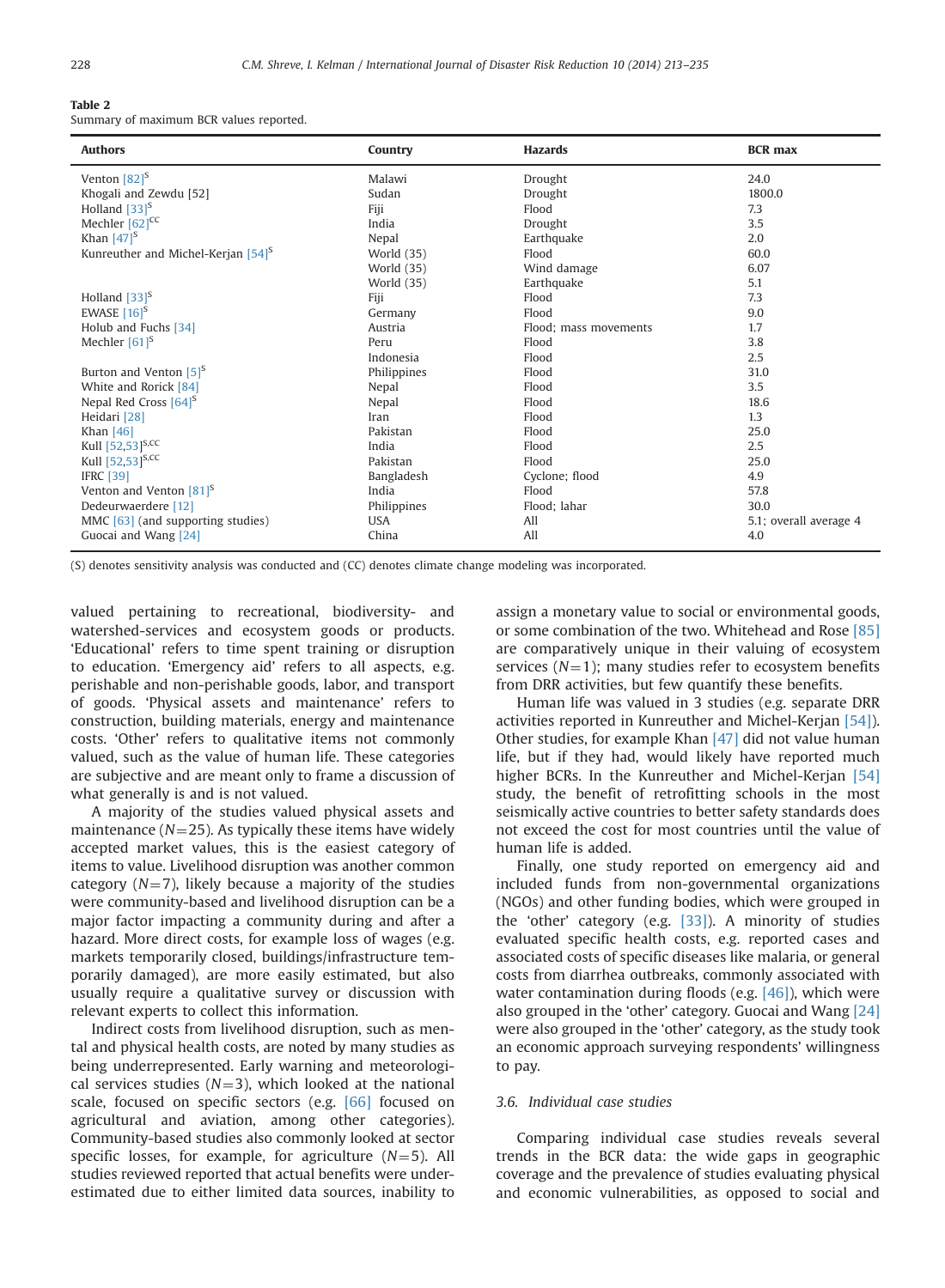environmental vulnerabilities Mechler [\[61\]](#page-21-0) addresses elements of environmental vulnerability in considering 'fragility', e.g. degree of damage as a function of hazard

intensity for the environmental region impacted by the hazard, as well as direct and indirect economic impacts of flooding. Mechler [\[62\]](#page-21-0) conduct a CBA in Indonesia including both qualitative and quantitative methods, providing BCR values for all four vulnerability categories. Other examples incorporating both qualitative and quantitative analyses of social vulnerability into the CBA include: The Nepal Red Cross [\[64\]](#page-21-0) evaluation of the benefits of First Aid training; and Khan [\[46\]](#page-21-0) and Kull [\[53\]](#page-21-0) presentation of 'people-centered' resilience-driven strategies, which evaluate interventions at the individual scale.

## *3.7. Robustness and complexity of models: sensitivity analyses and consideration of climate change impacts*

Sensitivity analyses were reported in several studies (e.g. [\[5,16,](#page-20-0)[81](#page-22-0)], 2009; [\[33](#page-20-0)[,61\]](#page-21-0), 2008; [\[47\];](#page-21-0) [\[52,53\]](#page-21-0); Kunreuther and Michel-Kerjan [\[54\]\)](#page-21-0). Climate change modeling or scenarios were rarely incorporated into the CBA studies evaluated. Studies incorporating both a sensitivity analysis and consideration of the impacts of climate change in the CBA were limited (e.g. [\[52,53,47](#page-21-0)]).

# *3.8. Scale*

National scale studies focused on evaluating the DRR benefits of: (1) improved weather forecasting systems (e.g.  $[23,24,56,58,69,89,90])^2$  $[23,24,56,58,69,89,90])^2$  $[23,24,56,58,69,89,90])^2$  $[23,24,56,58,69,89,90])^2$  $[23,24,56,58,69,89,90])^2$  $[23,24,56,58,69,89,90])^2$  $[23,24,56,58,69,89,90])^2$  covering a very limited number of countries including the USA, Croatia, Belarus, Georgia, Kazakhstan, Nepal, and Samoa, (2) the costs of implementing structural DRR measures, such as elevating houses or constructing walls around houses to mitigate against earthquakes and floods (e.g. [\[54\]\)](#page-21-0), or (3) efficiency of DRR programs in the USA (e.g. [\[17](#page-20-0)[,63](#page-21-0)[,20](#page-20-0)[,72,](#page-21-0)[22](#page-20-0)]) and Nepal [\[64\].](#page-21-0) National scale studies were absent for the majority of Asia, Australia and South America.

Ecosystem restoration approaches were frequently evaluated at the sub-national or regional scale, for example mangrove forestation in Vietnam [\[38\]](#page-20-0) and river basin improvements in Germany [\[16\],](#page-20-0) India [\[52\]](#page-21-0) and Pakistan [\[46\]](#page-21-0). Ecosystem restoration of floodplain or relocation out of the floodplain was evaluated on a hypothetical basis.

# 4. Discussion

#### *4.1. By hazard type*

The case studies are dominated by certain hazards, such as floods, droughts, and earthquakes. Other environmental hazards such as wildfires, tornados, extreme temperatures, and volcanoes are comparatively absent, even though deaths and damage related to natural hazards are not always dominated by the hazards for which BCR studies exist, depending on the location (e.g. [\[41,75](#page-21-0)]). Floods and droughts are likely highlighted due to the frequency with which they occur at a large damage scale, but that argument does not hold for earthquakes. Part of the bias is likely to be the ease of calculating costs and benefits of measures to reduce risks to floods, droughts, and earthquakes. Studies examining CBA for other hazard types such as technological hazards, epidemics and pandemics, both human and zoonotic diseases (e.g. diseases that transfer from animals to human) that may or may not occur in relation to a natural hazard, are absent from the studies reviewed here.

Studies such as Newhall  $[65]$ <sup>2</sup> demonstrate the feasibility of making those calculations for other hazards, suggesting a relatively easy way to expand the DRR BCRs for DRR studies. Part of the bias is also likely to be the popularity of CBA with engineers who often dominate flood and earthquake risk reduction initiatives—but who also dominate tornado risk reduction measures but not necessarily drought risk reduction measures. As such, the bias might simply be inertia, in that the hazards dominating the literature for DRR BCRs then inspire others to pursue similar work.

#### *4.2. By geographic region*

Longitudinal studies comparing benefits of specific DRR strategies or approaches across countries or locations with similarities are largely absent from the literature. For instance, even though the number of case studies for Southern and Southeastern Asia is high in comparison to other regions, there is a lack of longitudinal comparisons for these countries. Some regional meta-studies exist, for example, IADB [\[35\]](#page-20-0) evaluate DRR in the LAC region; however, this study does not present an original CBA, thereby emulating the trend in available regional studies.

Nonetheless, the comparative lack of studies from Latin America in this paper could be because available documents, namely peer-reviewed papers and policy documents, are dominated by English, especially for online sources. Personal discussions with members of La Red de Estudios Sociales en Prevención de Desastres (LA RED, The Network for Social Studies on Disaster Prevention) suggested that extensive material is available in Spanish for Latin America, but it is not as formalized or systemized as the English-language literature and does not always provide data of the form sought here.

#### *4.3. Non-BCR approaches*

The NOAA [\[66\]](#page-21-0) study [\(Table 1\)](#page-2-0) highlights an example of a CBA following traditional techniques, but not reporting a BCR value. Results are instead reported as money saved. There are likely many other studies that report findings in similar terms, however, we did not examine these studies here, as it precludes comparison of BCR values. Additionally, there are alternate approaches to evaluating the costs and benefits of a project, which are not discussed due to the scope of this paper. One such example is Cutter et al [\[8\]](#page-20-0) which utilized country-level socioeconomic and demographic data to generate an index of social vulnerability to

<sup>&</sup>lt;sup>2</sup> Studies not reporting BCR values were not included in [Table 1](#page-2-0) with the exception of NOAA [\[66\]](#page-21-0), used to illustrate the point that many CBAs do not report BCRs and instead report money saved or using another metric.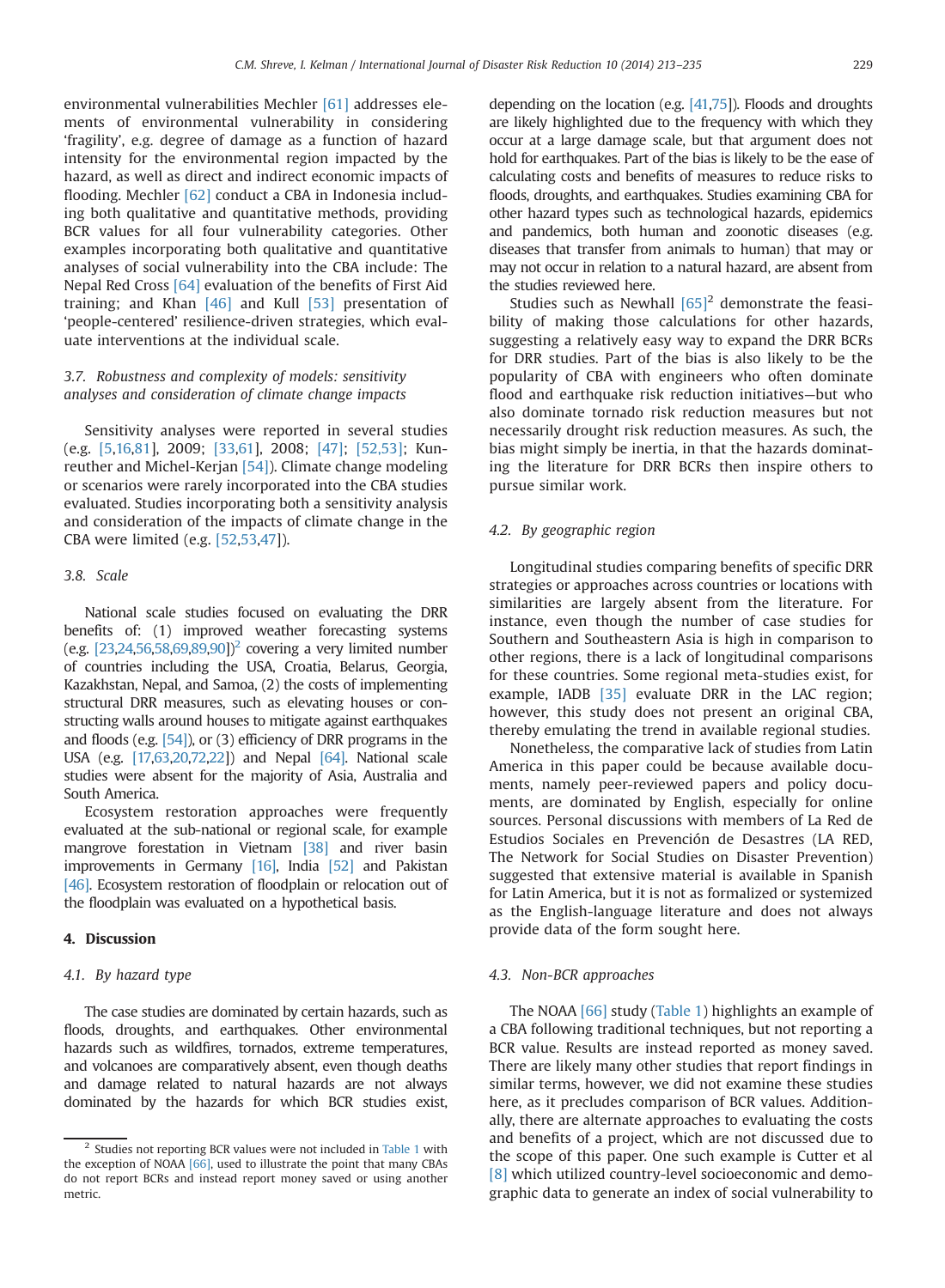environmental hazards (e.g. the Social Vulnerability Index, SoVI).

#### *4.4. Longevity of DRR benefits*

There was limited evaluation of how long the DRR benefits last, some studies examined only one or a small range of discount rates, and few studies included discussion of costs and benefits changing over time. Monitoring and evaluation of DRR tends to be linked to donors' project cycles, focusing on outputs of disaster planning versus the impact such as the extent to which lives and assets are better protected as a result of DRR improvements [\[36\]](#page-20-0). Frequency of hazard events and the potential for cascading or 'ripple effects' are rarely considered in CBAs with one exception being the MMC [\[63\]](#page-21-0) studies, which do consider ripple effects.

#### *4.5. Less traditional DRR approaches: ecosystem-based DRR*

Ecosystem restoration—for example, forestation with mangroves or rain forests, other forms of biomimicry, floodplain orchards, or other agroforestry techniques can all be considered both DRR and sustainable conservation strategies, which would also link to local livelihoods if implemented properly. The contemporary term is 'ecosystem-based DRR' [\[70\]](#page-21-0), also cited in the literature as 'natural- or ecological-infrastructure' which is gaining popularity for implementation but for which costings are rarely available [\[14,25](#page-20-0)[,49](#page-21-0),[42,77\]](#page-21-0).

In the context of DRR, it would be advantageous to have a more substantive understanding of CBA for ecosystem-based DRR. Mangroves, while distributed across 118 countries, have the highest concentration in 15 countries in the tropics and subtropics [\[21\].](#page-20-0) Mangroves are said to offer physical sea defenses, including absorbing and dampening wave action, slowing erosion rates, and fostering biodiversity and sequestering carbon. Indonesia has roughly 22% of the global total of mangroves; Brazil and Australia have about 7% each; and Bangladesh and India have approximately 2–3% each [\[21\]](#page-20-0). However, CBA for using mangroves for DRR were only reported in two separate case studies for Vietnam (UNIDSR, 2002; The Red Cross, 2008) and their (and coral reefs') effectiveness in mitigating tsunami and surge damage is not straightforward (e.g. [\[9\]](#page-20-0)).

Agroforestry techniques such as using floodplain orchards, polyculturing of annuals and perennials, or rainforestation support, as is common practice for many indigenous groups in the Amazon [\[6\],](#page-20-0) may not be widely recognized DRR techniques, since they are infrequently cited in the DRR literature. These techniques promote DRR through ecological conservation, e.g. reducing soil erosion and maintaining the hydrologic cycle, which mitigate physical risk from natural disasters, as well as enabling livelihoods and the use of traditional knowledge. Similarly to mangrove planting, the costs and benefits of sustainable agriculture techniques as DRR strategies have limited coverage in the literature.

The sole reference found here was Dedeurwaerdere [\[12\]](#page-20-0), who analyzed the potential cost-benefit of rainforestation in

the Philippines, reporting a BCR of 30 for a 15-year, 1000 hectares (10 km<sup>2</sup>) project. In comparison, IFRC [\[37\]](#page-20-0) evaluated artificial structural measures, e.g. seawall and dykes, in the Philippines, reporting BCR values of 4.9 and 0.67, respectively. That suggests the big gains feasible through ecosystem-based DRR compared to artificial structures.

CBAs for DRR involving environmental components could benefit from techniques for quantification, valuing and marketing of ecosystem services. For example, internationally agreed upon methods and standards exist for the quantification and monitoring of forest carbon and carbon offsets are currently marketed. No similar markets exist for watershed- and biodiversity-services, though the concept of 'biodiversity offsets' has been proposed in some areas such as England. Forest carbon valuation methods could be used to assign a value to ecosystem services in physical 'risk-based' hazard models where appropriate, as generally these services are not currently valued in impact assessments. However, ethical concerns regarding offsetting effects on society and nature and irreversibility remain to be addressed. Another consideration is that forests and other ecosystems have disaster risk reduction benefits that extend beyond carbon uptake. In fact, this point is a major concern about using quantifiable ecosystem services in conjunction with CBA: that the focus might end up on a small number of services without being comprehensive.

# *4.6. Additional considerations*

Relocation of people outside of hazard zones is frequently considered as a DRR measure, raising significant ethical and justice questions regarding who makes the decisions, who pays for the decisions, and who is affected by the decisions. No case studies were found which presented backwardlooking BCR for relocation, despite a large literature on population movement for DRR and after a disaster.

Overall, the literature displays no consensus regarding how CBA analyses should be conducted, what base variables to include, or how to deal with limitations of CBA as discussed earlier. For example, should CBA for DRR be conducted by area, by population, hazard type, vulnerability type, other variables, or a combination? Should the benefits of education and training, which are most commonly not calculated, with a few exceptions (e.g. [\[64\]\)](#page-21-0), be a mandatory variable for inclusion and assessment? Consequently, comparing CBAs might have limited validity due to them using different baselines and/or methodologies.

Sometimes CBA is not independent of the DRR measure itself. For example, structural flood defenses are easily costed, as are the property and possessions (and potentially lives) which are 'protected'. But then the DRR measure itself influences the situation, thereby affecting CBA. In the case of structural flood defenses, people gain a false sense of security due to the visibility and hardness of the measures, leading them to build and settle in areas 'protected' by the flood defenses without taking adequate, further DRR measures. That is, the presence of the structural measures leads to reliance on them and hence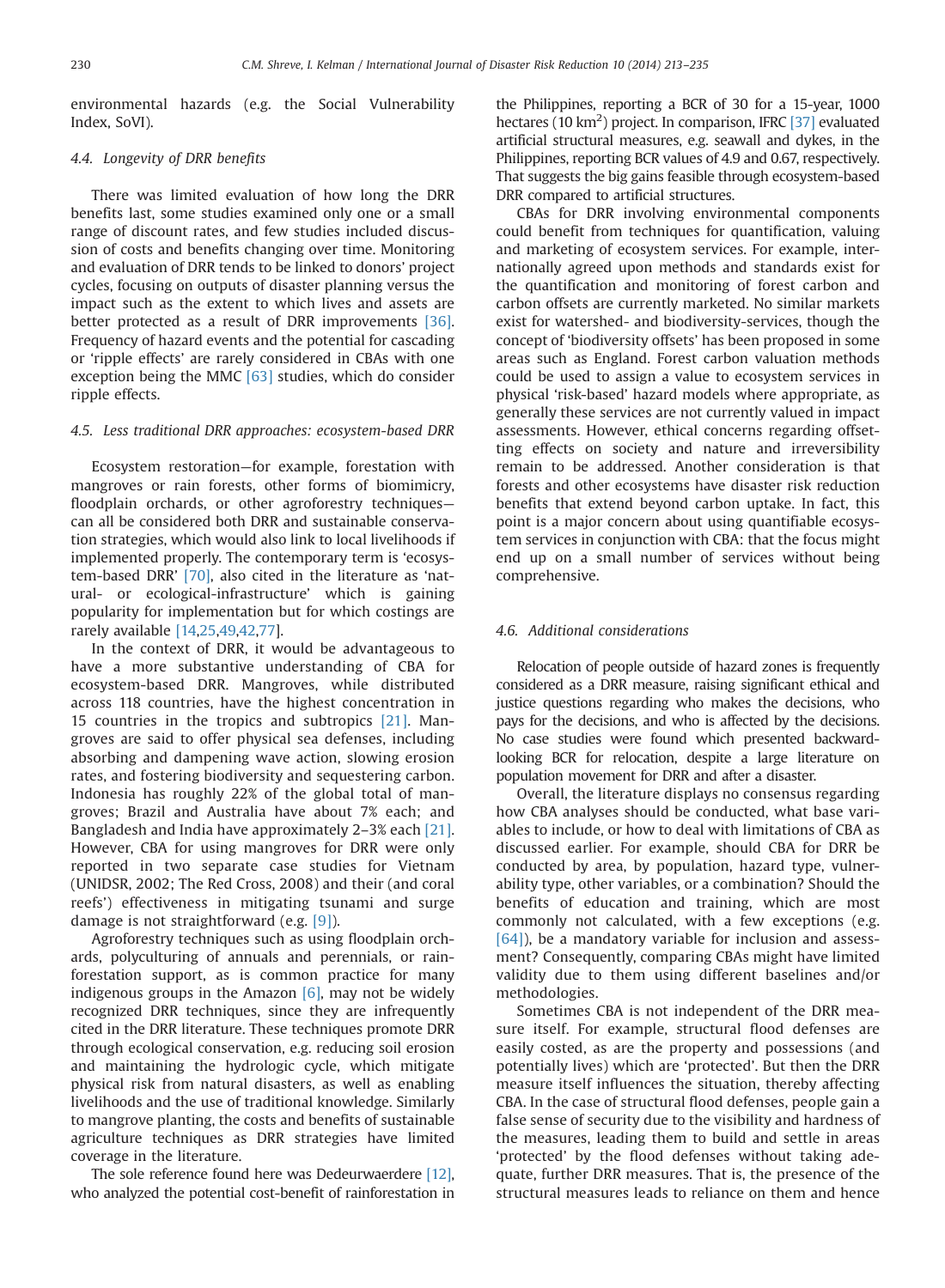an increase in the property, possessions, and people who are vulnerable in cases of defense failure [\[15,19](#page-20-0)[,79\]](#page-21-0).

Kull [\[53\]](#page-21-0) extend this discussion by pointing out that certain DRR options may generate 'disbenefits' or negative externalities. They cite the example of embankments protecting an area from a flood, but simultaneously increasing the risk of water logging, which is associated with increases in vector-borne diseases and decreases in crop productivity. Many studies discuss why certain DRR measures might not be cost-effective if the BCR is close to or less than one, but few evaluate disbenefits or potentially negative spillover effects.

#### *4.7. Can CBAs highlight vulnerability?*

Vulnerabilities, rather than hazards, are the root cause of disasters [\[29,30](#page-20-0),[59](#page-21-0)[,86](#page-22-0)–[88\]](#page-22-0). As the literature shows, vulnerabilities are not caused by nature or the environmental hazards, but instead are social constructions [\[32](#page-20-0)[,67\]](#page-21-0).

Overall, the CBA studies tend to generalize vulnerability into four broad categories: economic (financial capacity to return to a previous path after a disaster); environmental (a function of factors such as land and water use, biodiversity and ecosystem stability); physical (related to susceptibility of damage to engineered structures such as houses, damns and roads; population growth); and social (ability to cope with disaster at the individual level as well as capacity of institutions to cope and respond) [\[61\].](#page-21-0) While all four categories are recognized as important, social and environmental impacts are more qualitative in nature and therefore the focus of CBA for DRR tends to be on the quantitative economic and physical impacts.

A common approach in many government guidelines is to utilize Multi-Criteria Analysis (MCA) to address the qualitative variables, such as social and environmental benefits, of a project as a subset within the CBA [\[1\]](#page-20-0). That is, MCA is used to address the qualitative costs and benefits and CBA is used to address the quantitative costs and benefits. MCA utilizes expert opinion—such as democratic voting, a panel of experts, a consensus model, or focus groups—to select the criteria and the rating options for the model. MCA's flexibility allows for a greater range of awareness and involvement across scales; for example, joining views of an individual household or a panel of international experts—but adds complexity and subjectivity.

MCA could play a significant role in highlighting the longer-term implications of DRR. Brouwer and van Ek's [\[4\]](#page-20-0) integrated CBA and MCA approach to flood control policy in the Netherlands found that, while structural measures were more cost-effective in the short term according to the CBA, floodplain restoration can be justified using both the CBA and MCA considering socio-economic and ecological impacts in the longer-term. That outcome was not visible utilizing CBA alone. MCA may be more efficient at highlighting social and environmental vulnerabilities and thus benefits than CBA alone.

#### *4.8. Recommendations of minimum criteria to improve DRR CBA*

Currently there is no consensus on the minimum criteria necessary for conducting a comprehensive CBA for DRR. For instance, there is no standard or systematic approach detailing what variables need to be assessed to represent vulnerability, disaster consequences, or even the appropriate spatial and temporal scales for determining CBA, vulnerability, or disaster consequences.

Vulnerability is not homogenous, nor are the benefits gained from DRR. Most DRR CBA studies either focus on poor or marginalized groups, as these are commonly the most vulnerable to disaster, or alternatively, consider vulnerability to be rather homogenous, e.g. broad scale programs evaluating the effectiveness of weather forecasts or government subsidies. While it is unrealistic to think that vulnerability can be comprehensively assessed (e.g. [\[59](#page-21-0)[,86,87](#page-22-0),[88](#page-22-0)]), CBAs could be improved by a more systematic approach that better defines the context in which vulnerability is assessed so that the CBA is then contextualized appropriately and can be interpreted and compared within that contextualization. One consequence would be knowing what lessons are and are not transferable amongst different contexts.

Another challenge within the standardization of CBA for DRR is which consequences to consider in the calculations. In forward- and backward-looking DRR CBAs, it is common to consider obvious and immediate disaster consequences, such as physical damage to infrastructure, loss of life, injuries, and systems failures. Further consequences, often appearing after the initial hazard has dissipated, are less frequently considered. Examples are psychological health impacts, continued water logging or salinity of crops, business interruption, bankruptcies, and long-term migration.

Including climate change modeling results does not necessarily enhance a CBA for weather- and climaterelated hazards. Variability in the accuracy and precision of climate data, difficulty associated with projecting and predicting hazard occurrence, and challenges in incorporating future social behavior and policies, contribute to the uncertainty of future climate impacts. Using the models to develop scenarios for climate evolution and consequent weather extremes, especially when down-scaled to regional or local levels, can help to depict a more comprehensive portrait of the hazard side of the expected risk over the lifetime of the suggested benefits from a DRR intervention, thereby further highlighting the benefits of DRR measures across multiple scenarios.

That suggests a further limitation in comparing DRR CBAs, notably across hazards. For well-studied fault lines, such as the San Andreas fault in California, future probabilities of the hazard occurring are available [\[76,](#page-21-0)[7](#page-20-0)] meaning that, given the knowledge of building codes and construction practices, the benefits of additional DRR measures are calculable [\[71,73\]](#page-21-0). For changes in flood regimes, as a result of climate change as well as infrastructure development, understanding the hazard and vulnerability changes is much more challenging with larger uncertainties [\[78,43\]](#page-21-0). DRR CBAs might have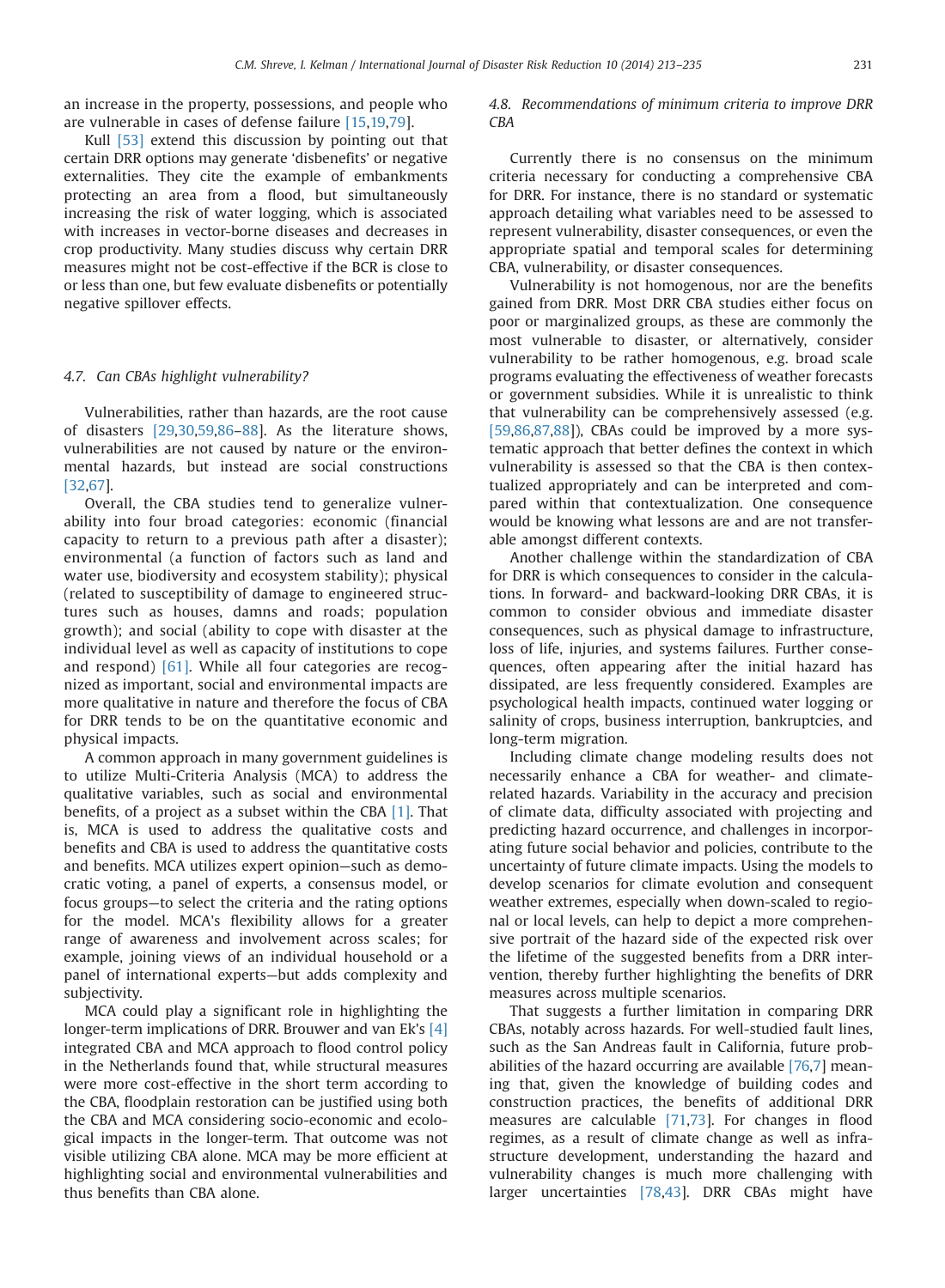<span id="page-20-0"></span>different levels of usefulness depending on the hazard and depending on the hazard drivers, such as climate change, which are considered for analyzing CBAs in forwardlooking studies.

Additionally, spatial and temporal scales of the CBA calculation can impact the validity of the assessment of DRR benefits. The issue of long-term disaster impacts, and hence potential benefits, from a DRR intervention is discussed above. Regarding spatial scale, CBA studies that fail to consider wider impacts within a wider system are not necessarily truly representing the costs or benefits. Levees affect the hydrological regime both upstream and downstream and exacerbate flooding in other places [\[79\]](#page-21-0). In comparison, earthquake-resistant technologies, despite their heavy reliance on structural approaches, save lives [\[74\]](#page-21-0) with no foreseen long-term consequences. The basic examples above illustrate the complexities related to scale and vulnerability and the importance of considering scale when evaluating the benefits of DRR.

As was emphasized by Deaton [10], disaster mitigation must be informed by a strong understanding of the public and private sector decision process. Consideration must be given to how these decisions will impact costand benefits- over the long-term and across scale. For example, crop insurance schemes must not only consider what perils, crops, and amount of indemnification to cover, but also consider farmer understanding of the program and capacity required for farmers involved to make claims.

CBAs should not just mirror the conceptual process of mitigation planning, but be used as a tool for improvement at various stages within this process. CBAs should be an opportunity to promote investment in DRR and evaluate successes and failures of pilot programs. At the same time, CBAs are not a panacea and need to clearly outline what can and cannot be valued for a given project.

Many examples were given where DRR practitioners have overcome noted limitations, e.g. Khan [\[47\]](#page-21-0) evaluated the CBA of straw-bale for its efficiency as a building material and the potential for positive environmental benefits in Nepal, such as reduced greenhouse gas (GHG) emissions in comparison to traditional brick materials. The largest benefit of using straw-bale materials in housing is its resistance to earthquakes that are common to the region. However, analyzing the CBA of straw-bale as a sustainable building material, instead of assessing its value for earthquake mitigation, sidesteps the issue of assigning a value to human life.

The majority of CBAs presented here have deliberately avoided valuing human life. The reason is the ethical challenges of selecting a monetary value for human life [\[60\]](#page-21-0), which many find inappropriate in principle. One interesting outcome of a large number of the studies on DRR CBAs is that, even without considering the value of life and other intangibles, high BCRs emerge. This is not always the case, for example, Kunreuther and Michel-Kerjan's [\[54\]](#page-21-0) CBA assessing costs to retrofit schools in seismically active countries did not exceed a BCR value of one for many countries until a value was assigned to human life. Thus, assigning a value to human life in that example may have benefits.

We recommend greater consideration of the context and methods used to assess vulnerability, disaster consequences, and spatial and temporal scales as areas that need further investigation and standardization to improve upon current DRR CBAs.

#### 5. Conclusions

This study reviewed individual CBA case studies reporting BCRs spanning different geographies, hazard types, and vulnerabilities. Many results emerged displaying solid evidence to support the economic effectiveness of DRR, but several key limitations were identified, including a lack of: sensitivity analyses of the CBA, meta-analyses which critique the literature, consideration of potential impacts of climate change, evaluation of the duration of benefits, broader consideration of the process of vulnerability, and potential disbenefits of DRR measures. To represent the potential benefits of DRR more comprehensively to decision makers, these concerns will need to be addressed.

Yet the studies also lucidly demonstrate the importance of context for each BCR result. It is not clear that averaging BCRs across case studies produces a useable result for policy or decision makers, because the circumstances of the studies tend to be quite different—particularly with respect to vulnerability. The BCR technique generally has limited applicability for factoring in vulnerability. The contextual aspects of each case study tend to be the vulnerabilities.

Part of understanding and incorporating context is the influence of culture on hazard, vulnerability, risk and disaster [31[,51](#page-21-0)]. When determining costs and benefits, the values assigned can differ depending on who is asked, with different perspectives assigning different values for property, land, and infrastructure. Additionally, the metrics used for costs and benefits have been absolute, specific values, such as \$3 million or €5,000. Vulnerability theories (e.g. [\[59\]](#page-21-0)) also discuss the need for proportional metrics, such as stating that 12% of assets would be lost or that benefits accrued would be 135% of current value. Reporting proportional vulnerability and proportional gains for CBAs would avoid biasing measures towards helping those who are affluent, and who therefore stand to lose a lot in absolute measures, compared to those who have little to begin with, so even a small absolute loss can be most of their assets.

Several studies demonstrate that these difficulties can be addressed more robustly to some degree, as long as the context is retained. For example, using shared learning dialogues (SLDs), a participatory and multi-stakeholder approach to assessing vulnerability,  $(e.g. [46])$  $(e.g. [46])$  $(e.g. [46])$  helps to understand the origin of the numbers leading to the BCR. Evaluating training benefits [\[64\]](#page-21-0) is another approach needed across more case studies.

As such, comparing locations, hazards, or scales might not yield results which are meaningful for decisionmaking. Instead, to determine financially whether or not a DRR measure or process should be implemented, calculations need to be made for that specific case study, potentially employing MCA or SLDs during the planning stages to guide longer-term social and ecological goals.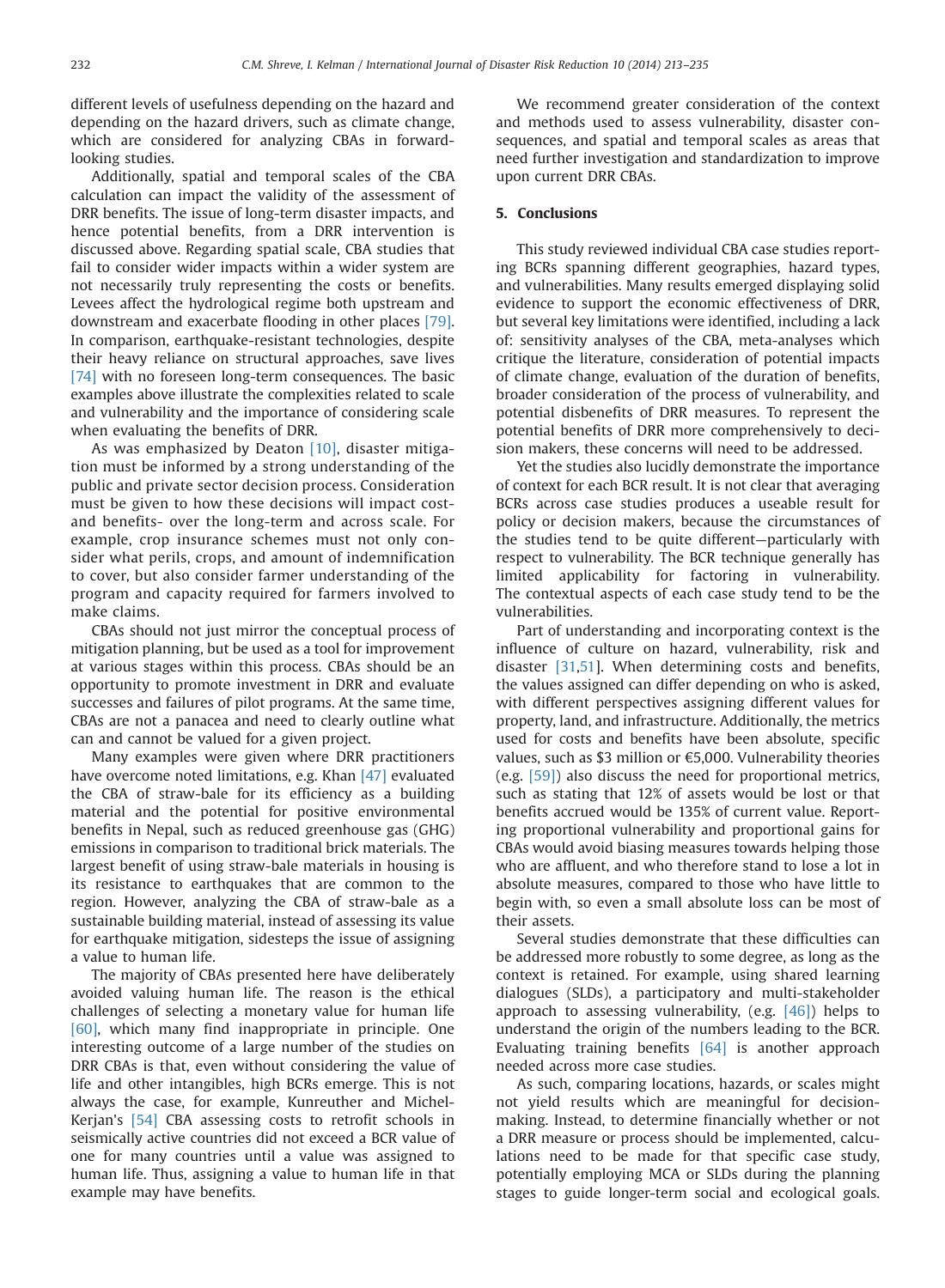<span id="page-21-0"></span>Rather than simply reporting a single ratio, these calculations should also consider how the DRR measure or process might affect the costs and benefits, which values are not included in the calculations, and the contextualities for that case study. It seems that disaster mitigation can indeed save money in numerous circumstances, but 'How much money can we calculate will be saved?' is not the only question.

#### Acknowledgments

The authors would like to thank the following colleagues for their contributions to the field and supportive comments in development of this work: Bob Alexander, Steve Bender, Charlotte Benson, David Crichton, Kate Hawley, Terry Jeggle, Fawad Khan, Daniel Kull, Howard Kunreuther, James Lewis, Reinhard Mechler, Erwann Michel-Kerjan, Marcus Moench, Chris Newhall, Charles Setchell, John Twigg, Courtney Cabot Venton, Tricia Wachtendorf, and Siân Pooley. This paper is based on Kelman and Shreve [44] which is an informal technical document compiling examples of CBA for DRR. Kelman [45] provides general comments on CBA for DRR in a technical report for the World Bank.

#### References

- [1] Argyrous, G. Cost-benefit analysis and multi-criteria analysis: competing or complimentary approaches?" School of Social and International Studies, The Australia and New Zealand School of Government; 2010. 〈[http://www.anzsog.edu.au/magma/media/](http://www.anzsog.edu.au/magma/media/upload/ckeditor/files/Special%20Events/Argyrous_Costbenefit_DarwinJune2010_Presentation.pdf) [upload/ckeditor/files/Special%20Events/Argyrous\\_Costbenefit\\_Dar](http://www.anzsog.edu.au/magma/media/upload/ckeditor/files/Special%20Events/Argyrous_Costbenefit_DarwinJune2010_Presentation.pdf) [winJune2010\\_Presentation.pdf](http://www.anzsog.edu.au/magma/media/upload/ckeditor/files/Special%20Events/Argyrous_Costbenefit_DarwinJune2010_Presentation.pdf)〉 (June 24, 2013).
- [2] Benson C, Twigg J. Measuring mitigation methodologies for assessing natural hazard risks and the net benefits of mitigation – a scoping study. IFRC (International Federation of Red Cross and Red Crescent Societies) and the ProVention Consortium, Geneva; 2004.
- [3] Blevins C. Utilizing geospatial technology for disaster risk reduction. USAID Office of Foreign Disaster Risk Reduction. ESRI Federal Users Conference, Washington, D.C.; 2012.
- [4] Brouwer, Roy, Remco Van Ek. Integrated ecological, economic and social impact assessment of alternative flood control policies in the Netherlands. Ecol Econ 2004;50.1:1–21, [http://dx.doi.org/](http://dx.doi.org/<mac_doitxt>10.1016/j.ecolecon.2004.01.020) [10.1016/j.ecolecon.2004.01.020.](http://dx.doi.org/<mac_doitxt>10.1016/j.ecolecon.2004.01.020)
- [5] [Burton C, Venton CC. Case study of the Philippines national red](http://refhub.elsevier.com/S2212-4209(14)00066-1/sbref0005) [cross: community based disaster risk management programming.](http://refhub.elsevier.com/S2212-4209(14)00066-1/sbref0005) [Geneva, Switzerland: IFRC \(International Federation of Red Cross](http://refhub.elsevier.com/S2212-4209(14)00066-1/sbref0005) [and Red Crescent Societies\); 2009.](http://refhub.elsevier.com/S2212-4209(14)00066-1/sbref0005)
- [6] Butler R. Sustainable agriculture in rainforests. Mongabay 2012 (June 23, 2013)〈<http://rainforests.mongabay.com/1002.htm>〉.
- [7] Catchings RD, Rymer MJ, Goldman MR, Prentice CS, Sickler RR. Finescale delineation of the location of and relative ground shaking within the San Andreas Fault zone at San Andreas Lake, San Mateo County, California: U.S. Geological Survey Open-File Report 2013– 1041; 2013. p.53 [Available at [http://pubs.usgs.gov/of/2013/1041/9.](http://pubs.usgs.gov/of/2013/1041/9)].
- [8] [Cutter S, et al. Social vulnerability to environmental hazards. Soc Sci](http://refhub.elsevier.com/S2212-4209(14)00066-1/sbref0015) [Q 2003;84\(2\):241](http://refhub.elsevier.com/S2212-4209(14)00066-1/sbref0015)–61.
- [9] [Dahdouh-Guebas F, Koedam N. Coastal vegetation and the Asian](http://refhub.elsevier.com/S2212-4209(14)00066-1/sbref0020) [tsunami. Science 2006;311:37.](http://refhub.elsevier.com/S2212-4209(14)00066-1/sbref0020)
- [10] Deaton B. The economics of disaster mitigation. In: Proceedings of the International Conference on Disaster Mitigation, Virginia Polytechnic Institute and State University, Ocho Rios, Jamaica; 1984.
- [11] [de Loë R, Wojtanowski D. Associated benefits and costs of the](http://refhub.elsevier.com/S2212-4209(14)00066-1/sbref0025) [Canadian flood damage reduction program. Appl Geogr 2001;21:](http://refhub.elsevier.com/S2212-4209(14)00066-1/sbref0025) 1–[21.](http://refhub.elsevier.com/S2212-4209(14)00066-1/sbref0025)
- [12] [Dedeurwaerdere A. Cost-benefit analysis for natural disaster man](http://refhub.elsevier.com/S2212-4209(14)00066-1/sbref0030)agement – [a case-study in the Philippines. Brussels: CRED; 1998.](http://refhub.elsevier.com/S2212-4209(14)00066-1/sbref0030)
- [13] [Dilley M, Heyman BN. ENSO and disaster: droughts, floods and El](http://refhub.elsevier.com/S2212-4209(14)00066-1/sbref0035) [nino southern oscillation warm events. Disasters 1995;19\(3\):](http://refhub.elsevier.com/S2212-4209(14)00066-1/sbref0035) [181](http://refhub.elsevier.com/S2212-4209(14)00066-1/sbref0035)–93.
- [14] Dudley N, Stolton S, Belokurov A, Krueger L, Lopoukhine N, MacKinnon K, Sandwith T, Sekhran N. editors. Natural Solutions: Protected areas helping people cope with climate change, IUCN- WCPA, TNC, UNDP, WCS, The World Bank and WWF, Gland, Switzerland, Washington DC and New York, USA; 2010.
- [15] [Etkin D. Risk transference and related trends: driving forces towards](http://refhub.elsevier.com/S2212-4209(14)00066-1/sbref0040) [more mega-disasters. Environ Hazards 1999;1:69](http://refhub.elsevier.com/S2212-4209(14)00066-1/sbref0040)–75.
- [16] EWASE. CRUE Research report No. I-5: Effectiveness and Efficiency of Early Warning Systems For Flash Floods (EWASE). First CRUE ERA-Net Common Call Effectiveness and Efficiency of Non-structural Flood Risk Management Measures; 2008.
- [17] FEMA. Report on Costs and Benefits of Natural Hazard Mitigation. FEMA (Federal Emergency Management Agency), Washington, D.C., and developed under the Hazard Mitigation Technical Assistance Program (HMTAP) Contract Number 132 with Woodward-Clyde Federal Services, Gaithersburg, Maryland; 1997.
- [18] FEMA. Using Benefit-Cost Review in Mitigation Planning. How-To Guide Number Five. FEMA 386-5, Washington, DC; 2007.
- [19] [Fordham M. Participatory planning for flood mitigation: models and](http://refhub.elsevier.com/S2212-4209(14)00066-1/sbref0045) [approaches. Aust J Emerg Manag 1999;13\(4\):27](http://refhub.elsevier.com/S2212-4209(14)00066-1/sbref0045)–34.
- [20] Ganderton PT. 'Benefit-Cost Analysis' [of disaster mitigation: applica](http://refhub.elsevier.com/S2212-4209(14)00066-1/sbref0050)[tion as a policy and decision-making tool. Mitig Adapt Strategies](http://refhub.elsevier.com/S2212-4209(14)00066-1/sbref0050) [Glob Change 2005;10:445](http://refhub.elsevier.com/S2212-4209(14)00066-1/sbref0050)–65.
- [21] Giri C, Ochieng E, Tieszen LL, Zhu Z, Singh A, Loveland T, et al. Status and distribution of mangrove forests of the world using earth observation satellite data. Glob Ecol Biogeogr 2011;20(1): 154–9, <http://dx.doi.org/10.1111/j.1466-8238.2010.00584.x>.
- [22] Godschalk DR, Rose A, Mittler E, Porter K, West CT, Estimating the value of foresight: aggregate analysis of natural hazard mitigation benefits and costs. J Environ Plan and Manag 2009;52(6): 739–56, <http://dx.doi.org/10.1080/09640560903083715>.
- [23] [Gunasekera D. Measuring the economic value of meteorological](http://refhub.elsevier.com/S2212-4209(14)00066-1/sbref0065) [information. WMO Bull 2003;52\(4\):366](http://refhub.elsevier.com/S2212-4209(14)00066-1/sbref0065)–73.
- [24] [Guocai Z, Wang H. Evaluating the benefits of meteorological services](http://refhub.elsevier.com/S2212-4209(14)00066-1/sbref0070) [in China. WMO Bull 2003;52\(4\):383](http://refhub.elsevier.com/S2212-4209(14)00066-1/sbref0070)–7.
- [25] [Gupta AK, Nair SS. Applying EIA and SEA in disaster management.](http://refhub.elsevier.com/S2212-4209(14)00066-1/sbref0075) [In: Renaud FG, Sudmeier-Rieux K, Estrella M, editors. The role of](http://refhub.elsevier.com/S2212-4209(14)00066-1/sbref0075) [ecosystems in disaster risk reduction. Tokyo: United Nations](http://refhub.elsevier.com/S2212-4209(14)00066-1/sbref0075) [University Press; 2012.](http://refhub.elsevier.com/S2212-4209(14)00066-1/sbref0075)
- [26] [Hanley NC, Splash. CL. Cost benefit analysis and the environment.](http://refhub.elsevier.com/S2212-4209(14)00066-1/sbref0080) [Northampton, Massachusetts, USA: MA Edward Elgar Publishing;](http://refhub.elsevier.com/S2212-4209(14)00066-1/sbref0080) [1993.](http://refhub.elsevier.com/S2212-4209(14)00066-1/sbref0080)
- [27] [Hawley K, Moench M, Sabbag L. Understanding the economics of](http://refhub.elsevier.com/S2212-4209(14)00066-1/sbref0085) [flood risk reduction: a preliminary analysis. Boulder, CO: Institute](http://refhub.elsevier.com/S2212-4209(14)00066-1/sbref0085) [for Social and Environmental Transition-International; 2012.](http://refhub.elsevier.com/S2212-4209(14)00066-1/sbref0085)
- [28] [Heidari A. Structural master plan of flood mitigation measures. Nat](http://refhub.elsevier.com/S2212-4209(14)00066-1/sbref0090) [Hazards Earth Syst Sci 2009;9:61](http://refhub.elsevier.com/S2212-4209(14)00066-1/sbref0090)–75.
- [29] [Hewitt K, editor. Interpretations of calamity from the viewpoint of](http://refhub.elsevier.com/S2212-4209(14)00066-1/sbref0095) [human ecology. London, UK: Allen](http://refhub.elsevier.com/S2212-4209(14)00066-1/sbref0095) & [Unwin; 1983.](http://refhub.elsevier.com/S2212-4209(14)00066-1/sbref0095)
- [30] [Hewitt K. Regions of risk: a geographical introduction to disasters.](http://refhub.elsevier.com/S2212-4209(14)00066-1/sbref0100) [Essex: Longman; 1997.](http://refhub.elsevier.com/S2212-4209(14)00066-1/sbref0100)
- [31] [Catastrophe and culture: the anthropology of disaster. In: Hoffman](http://refhub.elsevier.com/S2212-4209(14)00066-1/sbref0105) [SM, Oliver-Smith A, editors. Santa Fe/Oxford: School of American](http://refhub.elsevier.com/S2212-4209(14)00066-1/sbref0105) [Research Press/James Currey; 2002.](http://refhub.elsevier.com/S2212-4209(14)00066-1/sbref0105)
- [32] [Hoffman SM, Oliver-Smith A. Anthropology and the angry earth: an](http://refhub.elsevier.com/S2212-4209(14)00066-1/sbref0110) [overview. In: Oliver-Smith Anthony, Hoffman Susanna M, editors.](http://refhub.elsevier.com/S2212-4209(14)00066-1/sbref0110) [The angry earth. New York: Routledge; 1999. p. 1](http://refhub.elsevier.com/S2212-4209(14)00066-1/sbref0110)–16.
- [33] Holland P. An economic analysis of flood warning in Navua, Fiji. European Union Development Fund (EU EDF) 8 – SOPAC Project Report 122, Reducing Vulnerability of Pacific ACP States, Fiji Technical Report. SOPAC (Pacific Islands Applied Geosciences Commission), Suva, Fiji; 2008.
- [34] [Holub M, Fuchs S. Benefits of local structural protection to mitigate](http://refhub.elsevier.com/S2212-4209(14)00066-1/sbref0115) [torrent-related hazards. In: Brebbia CA, Beritatos E, editors. Risk](http://refhub.elsevier.com/S2212-4209(14)00066-1/sbref0115) [Analysis VI, WIT Transactions on Information and Communication](http://refhub.elsevier.com/S2212-4209(14)00066-1/sbref0115) Technologies, vol. 39. Southampton, U.K.: WIT Press; 2008. Southampton, U.K.: WIT Press; 2008. [p. 401](http://refhub.elsevier.com/S2212-4209(14)00066-1/sbref0115)–11.
- [35] IADB, IMF, OAS, and the World Bank. The economics of disaster mitigation in the Caribbean quantifying the benefits and costs of mitigating natural hazard losses. IADB (Inter-American Development Bank), IMF (International Monetary Fund), OAS (Organization of American States), and the World Bank, Washington, D.C.; 2005 August.
- [36] [IFRC. World Disasters Report 2002. Geneva: International Federation](http://refhub.elsevier.com/S2212-4209(14)00066-1/sbref0120)
- [of Red Cross and Red Crescent Societies. Geneva, Switzerland; 2002.](http://refhub.elsevier.com/S2212-4209(14)00066-1/sbref0120) [37] IFRC. Assessing Quality and Cost Benefit: A Philippines Case Study; 2009.
- [38] [IFRC. Breaking the waves Impact analysis of coastal afforestation for](http://refhub.elsevier.com/S2212-4209(14)00066-1/sbref0125) [disaster risk reduction in Viet Nam. Geneva, Switzerland: IFRC](http://refhub.elsevier.com/S2212-4209(14)00066-1/sbref0125)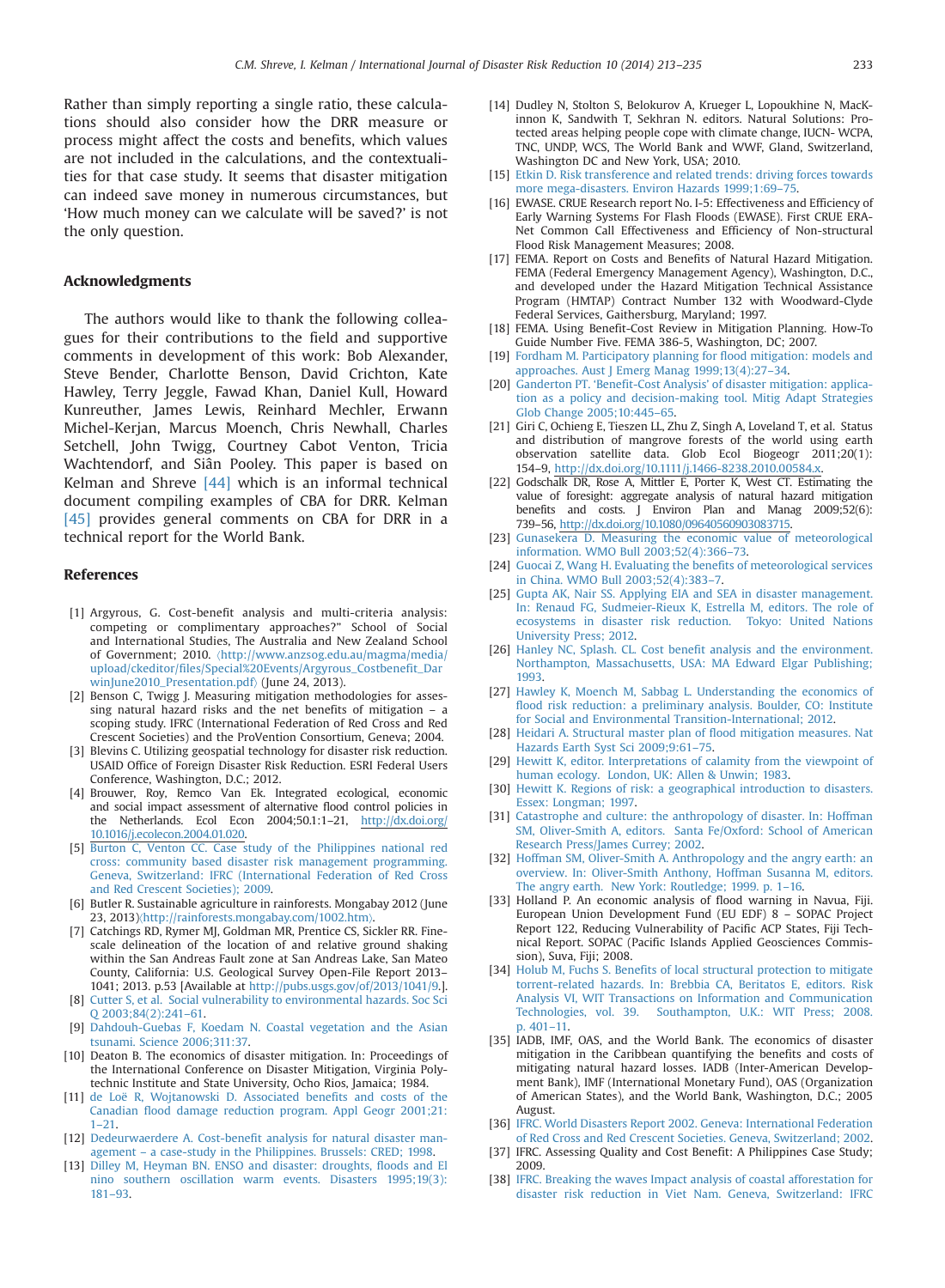<span id="page-22-0"></span>[\(International Federation of Red Cross and Red Crescent Societies\);](http://refhub.elsevier.com/S2212-4209(14)00066-1/sbref0125) [2011.](http://refhub.elsevier.com/S2212-4209(14)00066-1/sbref0125)

- [39] [IFRC. The long road to resilience: impact and cost-benefit analysis of](http://refhub.elsevier.com/S2212-4209(14)00066-1/sbref0130) [community-based disaster risk reduction in Bangladesh. Geneva,](http://refhub.elsevier.com/S2212-4209(14)00066-1/sbref0130) [Switzerland: IFRC \(International Federation of Red Cross and Red](http://refhub.elsevier.com/S2212-4209(14)00066-1/sbref0130) [Crescent Societies\); 2012.](http://refhub.elsevier.com/S2212-4209(14)00066-1/sbref0130)
- [40] [Jonkman SN, Brinkhuis-Jak M, Kok M. Cost benefit analysis and flood](http://refhub.elsevier.com/S2212-4209(14)00066-1/sbref0135) [damage mitigation in the Netherlands. HERON 2004;49\(1\):95](http://refhub.elsevier.com/S2212-4209(14)00066-1/sbref0135)–111.
- [41] [Jonkman SN. Global perspectives of loss of human life caused by](http://refhub.elsevier.com/S2212-4209(14)00066-1/sbref0140) [floods. Nat Hazards 2005;34\(2\):151](http://refhub.elsevier.com/S2212-4209(14)00066-1/sbref0140)–75.
- [42] [Kazmierczak A, Carter J. Adaptation to climate change using green](http://refhub.elsevier.com/S2212-4209(14)00066-1/sbref0145) [and blue infrastructure, a database of case studies. Manchester:](http://refhub.elsevier.com/S2212-4209(14)00066-1/sbref0145) [University of Manchester; 2010.](http://refhub.elsevier.com/S2212-4209(14)00066-1/sbref0145)
- [43] [Kelman I. Decision-making for flood-threatened properties. In:](http://refhub.elsevier.com/S2212-4209(14)00066-1/sbref0150) [Begum S, Stive M, Hall J, editors. Flood risk management in europe:](http://refhub.elsevier.com/S2212-4209(14)00066-1/sbref0150) [innovation in policy and practice, vol. 25 of the book series on](http://refhub.elsevier.com/S2212-4209(14)00066-1/sbref0150) [advances in natural and technological hazards research, Chapter 1.](http://refhub.elsevier.com/S2212-4209(14)00066-1/sbref0150) [Dordrecht, the Netherlands: Springer; 2007. p. 3](http://refhub.elsevier.com/S2212-4209(14)00066-1/sbref0150)–19.
- [44] Kelman I, CM Shreve editors. Disaster Mitigation Saves. Version 12, 13 June 2013 (Version 1 was 30 October 2002). 〈[http://www.](http://www.ilankelman.org/miscellany/MitigationSaves.doc) [ilankelman.org/miscellany/MitigationSaves.doc](http://www.ilankelman.org/miscellany/MitigationSaves.doc)〉.
- [45] Kelman I. Disaster mitigation is cost effective. Background note for the World Development Report. CICERO, Norway; 2014. 〈[http://siteresources.worldbank.org/EXTNWDR2013/Resources/825](http://siteresources.worldbank.org/EXTNWDR2013/Resources/8258024-1352909193861/8936935-1356011448215/8986901-1380568255405/WDR14_bp_Disaster_Mitigation_is_Cost_Effective_Kelman.pdf) [8024-1352909193861/8936935-1356011448215/8986901-138056](http://siteresources.worldbank.org/EXTNWDR2013/Resources/8258024-1352909193861/8936935-1356011448215/8986901-1380568255405/WDR14_bp_Disaster_Mitigation_is_Cost_Effective_Kelman.pdf) [8255405/WDR14\\_bp\\_Disaster\\_Mitigation\\_is\\_Cost\\_Effective\\_Kel](http://siteresources.worldbank.org/EXTNWDR2013/Resources/8258024-1352909193861/8936935-1356011448215/8986901-1380568255405/WDR14_bp_Disaster_Mitigation_is_Cost_Effective_Kelman.pdf) [man.pdf](http://siteresources.worldbank.org/EXTNWDR2013/Resources/8258024-1352909193861/8936935-1356011448215/8986901-1380568255405/WDR14_bp_Disaster_Mitigation_is_Cost_Effective_Kelman.pdf)〉.
- [46] Khan, F., Mustafa, D., Kull, D., & The Risk to Resilience Study Team. (2008). Evaluating the costs and benefits of disaster risk reduction under changing climatic conditions: A Pakistan case study (Risk to Resilience Working Paper No. 7). M. Moench, E. Caspari, & A. Pokhrel (Eds.). Kathmandu, Nepal: Institute for Social and Environmental Transition-Boulder, Institute for Social and Environmental Transition-Nepal, & Provention Consortium.
- [47] Khan F, Moench M, Reed SO, Dixit A, Shrestha S, Dixit K, Under[standing the costs and benefits of disaster risk reduction under](http://refhub.elsevier.com/S2212-4209(14)00066-1/sbref50047) [changing climate conditions: Case study results and underlying](http://refhub.elsevier.com/S2212-4209(14)00066-1/sbref50047) [principles. Bangkok, Thailand: Institute for Social and Environmen](http://refhub.elsevier.com/S2212-4209(14)00066-1/sbref50047)[tal Transition-International; 2012.](http://refhub.elsevier.com/S2212-4209(14)00066-1/sbref50047)
- [48] [Khogali H, Zewdu D. Impact and cost benefit analysis: a case study](http://refhub.elsevier.com/S2212-4209(14)00066-1/sbref0160) [of disaster risk reduction programming in Red Sea State Sudan.](http://refhub.elsevier.com/S2212-4209(14)00066-1/sbref0160) [Khartoum, Sudan: Sudanese Red Crescent Society; 2009.](http://refhub.elsevier.com/S2212-4209(14)00066-1/sbref0160)
- [49] [Kousky C. Using natural capital to reduce disaster risk. J Nat Resour](http://refhub.elsevier.com/S2212-4209(14)00066-1/sbref0165) [Policy Res 2010;2\(4\):343](http://refhub.elsevier.com/S2212-4209(14)00066-1/sbref0165)–56.
- [50] [Kramer RA. Advantages and limitations of benefit-cost analysis for](http://refhub.elsevier.com/S2212-4209(14)00066-1/sbref0170) [evaluating investments in natural disaster mitigation. In: Muna](http://refhub.elsevier.com/S2212-4209(14)00066-1/sbref0170)[singhe M, Clarke C, editors. Disaster prevention for sustainable](http://refhub.elsevier.com/S2212-4209(14)00066-1/sbref0170) [development: economic and policy issues. Washington DC: World](http://refhub.elsevier.com/S2212-4209(14)00066-1/sbref0170) [Bank Publication; 1995. p. 61](http://refhub.elsevier.com/S2212-4209(14)00066-1/sbref0170)–76.
- [51] [Krüger F, Bankoff G, Cannon T, Schipper L. Cultures and disasters:](http://refhub.elsevier.com/S2212-4209(14)00066-1/sbref0175) [understanding cultural framings in disaster risk reduction. Abing](http://refhub.elsevier.com/S2212-4209(14)00066-1/sbref0175)[don: Routledge; 2015.](http://refhub.elsevier.com/S2212-4209(14)00066-1/sbref0175)
- [52] Kull D. Evaluating costs and benefits of flood reduction under changing climatic conditions: case of the Rohini River Basin, India. From Risk to Resilience Working Paper No. 4. Moench M, Caspari E, Pokhrel A, editors. ISET, ISET-Nepal and ProVention, Kathmandu, Nepal; 2008. 32 p.
- [53] Kull, Daniel, Reinhard Mechler, and Stefan Hochrainer-Stigler. "Probabilistic cost‐benefit analysis of disaster risk management in a development context."Disasters 37.3 (2013): 374-400. [http://dx.doi.](http://dx.doi.org/10.1111/disa.12002) [org/10.1111/disa.12002](http://dx.doi.org/10.1111/disa.12002).
- [54] Kunreuther H, Michel-Kerjan E. Challenge Paper: Natural Disasters. Policy Options for Reducing Losses from Natural Disasters: Allocating \$75 billion. Revised version for Copenhagen Consensus." Center for Risk Management and Decision Processes, The Wharton School, University of Pennsylvania, Philadelphia, Pennsylvania, U.S.A.; 2012.
- [55] [La Trobe S, Venton P. Natural disaster risk reduction: the policy and](http://refhub.elsevier.com/S2212-4209(14)00066-1/sbref0180) [practice of selected institutional donors. London, U.K.: A Tearfund](http://refhub.elsevier.com/S2212-4209(14)00066-1/sbref0180) [Research Project. Tearfund; 2003.](http://refhub.elsevier.com/S2212-4209(14)00066-1/sbref0180)
- [56] [Lazo JK, Chestnut LG. Economic value of current and improved](http://refhub.elsevier.com/S2212-4209(14)00066-1/sbref0185) [weather forecasts in the US household sector: report prepared for](http://refhub.elsevier.com/S2212-4209(14)00066-1/sbref0185) [the National Oceanic and Atmospheric Administration. Boulder, CO:](http://refhub.elsevier.com/S2212-4209(14)00066-1/sbref0185) [Stratus Consulting Inc.; 2002.](http://refhub.elsevier.com/S2212-4209(14)00066-1/sbref0185)
- [57] Lefton R. The debt deal and budget process threaten critical climate aid funding. Center for American Progress; 2011. 〈[http://www.american](http://www.americanprogress.org/issues/green/news/2011/09/13/10346/the-debt-deal-and-budget-process-threaten-critical-climate-aid-funding/) [progress.org/issues/green/news/2011/09/13/10346/the-debt-deal-and](http://www.americanprogress.org/issues/green/news/2011/09/13/10346/the-debt-deal-and-budget-process-threaten-critical-climate-aid-funding/)[budget-process-threaten-critical-climate-aid-funding/](http://www.americanprogress.org/issues/green/news/2011/09/13/10346/the-debt-deal-and-budget-process-threaten-critical-climate-aid-funding/)〉 (June 23, 2013).
- [58] Leviäkangas, P, Hautala, R, Räsänen, J, Öörni, R, Sonninen, S, Hekkanen, M, et al. 2007. Benefits of meteorological services in

Croatia. Espoo2007. VTT Tiedotteita – Research Notes 2420. 71 p. + app. 2 p.

- [59] [Lewis J. Development in disaster-prone places: studies of vulner](http://refhub.elsevier.com/S2212-4209(14)00066-1/sbref0190)[ability. London, UK: Intermediate Technology Publications; 1999.](http://refhub.elsevier.com/S2212-4209(14)00066-1/sbref0190)
- [60] [May WW. \\$s for lives: ethical considerations in the use of cost/](http://refhub.elsevier.com/S2212-4209(14)00066-1/sbref0195) [benefit analysis by for-profit firms. Risk Anal 1982;2\(1\):35](http://refhub.elsevier.com/S2212-4209(14)00066-1/sbref0195)–46.
- [61] Mechler R. Cost-benefit analysis of natural disaster risk management in developing countries. Working paper for sector project 'Disaster Risk Management in Development Cooperation', GTZ, Berlin; 2005.
- [62] Mechler, R., Hochrainer, S., Kull, D., Singh, P., Chopde, S., Wajih, S., & The Risk to Resilience Study Team. (2008). Uttar Pradesh drought cost-benefit analysis, India (Risk to Resilience Working Paper No. 5). M. Moench, E. Caspari, & A. Pokhrel (Eds.). Kathmandu, Nepal: Institute for Social and Environmental Transition-Boulder, Institute for Social and Environmental Transition-Nepal, & Provention Consortium.
- [63] MMC. Natural hazard mitigation saves: an independent study to assess the future savings from mitigation activities. Vol. 1 – Findings, Conclusions, and Recommendations. Vol. 2 – Study Documentation. Appendices. MMC (Multihazard Mitigation Council). National Institute of Building Sciences, Washington, D.C.; 2005.
- [64] [Nepal Red Cross. Cost benefit analysis of a Nepal red cross society](http://refhub.elsevier.com/S2212-4209(14)00066-1/sbref0200) [disaster risk reduction programme. Kathmandu, Nepal: Nepal Red](http://refhub.elsevier.com/S2212-4209(14)00066-1/sbref0200) [Cross; 2008.](http://refhub.elsevier.com/S2212-4209(14)00066-1/sbref0200)
- [65] Newhall, C., Hendley, J.W. II, and P.H. Stauffer. Reducing the Risk from Volcano Hazards: Benefits of Volcano Monitoring Far Outweigh Costs — The Case of Mount Pinatubo.Pinatubo. U.S. Geological Survey Fact Sheet 115-97, Vancouver, Washington, U.S.A.; 1997.
- [66] National Oceanic and Atmospheric Administration (NOAA). An Investigation of the Economic and Social Value of Selected NOAA Data and Products for Geostationary Operational Environmental Satellites (GOES). A Report to NOAA's National Climatic Data Center and National Environmental Satellite, Data and Information Service (NESDIS). CENTREC Consulting Group, LLC. Savoy, IL, 28 February 2007.
- [67] Oliver-Smith A, Hoffman SM. Theorizing disasters: nature, power and culture (catastrophe and culture: the anthropology of disaster). Oliver-Smith A, editor. Santa Fe, School of American Research Press; 2002.
- [68] Murphy B. UN disaster risk reduction conference: good, but needs to go further. Oxfam; 2013. 〈[http://blogs.oxfam.org/en/blogs/13-05-24-un-disas](http://blogs.oxfam.org/en/blogs/13-05-24-un-disaster-risk-reduction-conference-good-needs-go-further) [ter-risk-reduction-conference-good-needs-go-further](http://blogs.oxfam.org/en/blogs/13-05-24-un-disaster-risk-reduction-conference-good-needs-go-further)〉 (June 24, 2013).
- [69] [Perrels A. Social economic benefits of enhanced weather services in](http://refhub.elsevier.com/S2212-4209(14)00066-1/sbref0205) [Nepal. Helsinki, Finland: Finnish Meteorological Institute; 2011.](http://refhub.elsevier.com/S2212-4209(14)00066-1/sbref0205)
- [70] [Renaud FG, Sudmeier-Rieux K, Estrella Marisol, editors. The role of](http://refhub.elsevier.com/S2212-4209(14)00066-1/sbref0210) [ecosystems in disaster risk reduction. Tokyo: United Nations](http://refhub.elsevier.com/S2212-4209(14)00066-1/sbref0210) [University Press; 2013.](http://refhub.elsevier.com/S2212-4209(14)00066-1/sbref0210)
- [71] RMS (Risk Management Solutions, Inc.). What if the 1906 Earthquake Strikes Again?. A San Francisco Bay Area Scenario, Executive Summary; 1995. 7 p.
- [72] [Rose A. Benefit-cost analysis of FEMA hazard mitigation grants. Nat](http://refhub.elsevier.com/S2212-4209(14)00066-1/sbref0215) [Hazards Rev 2007;8\(4\):97](http://refhub.elsevier.com/S2212-4209(14)00066-1/sbref0215)–111.
- [73] Rowshandel, B., Reichle, M., Wills, C., Cao,T., Petersen,M., Branum,D. et al. (2005). "Estimation Estimation of Future Earthquake Lossesfuture earthquake losses in California," webCalifornia. Web information paper, paper; 2005.
- [74] [Schulze WD, Brookshire DS, Hageman RK, Tschirhart J. Benefits and](http://refhub.elsevier.com/S2212-4209(14)00066-1/sbref0220) [costs of earthquake resistant buildings. Southern Economic Journal,](http://refhub.elsevier.com/S2212-4209(14)00066-1/sbref0220) [1987:934](http://refhub.elsevier.com/S2212-4209(14)00066-1/sbref0220)–51.
- [75] Simkin, Tom, Lee Siebert, and Russell Blong. "Volcano Fatalities–Lessons from the Historical Record." Science 291.5502 (2001): 255-255. [http://](http://dx.doi.org/10.1126/science.291.5502.255) [dx.doi.org/10.1126/science.291.5502.255.](http://dx.doi.org/10.1126/science.291.5502.255)
- [76] Smith-Konter, Bridget R., David T. Sandwell, and Peter Shearer. "Locking depths estimated from geodesy and seismology along the San Andreas Fault System: Implications for seismic moment release." Journal of Geophysical Research: Solid Earth (1978–2012) 116.B6 (2011). <http://dx.doi.org/10.1029/2010JB008117>.
- [77] Sudmeier-Rieux, K., F. G. Renaud, and M. Jaboyedoff. "Opportunities, incentives and challenges to risk sensitive land use planning. Lessons from Nepal, Spain and Vietnam.".
- [78] [Szöllösi-Nagy A, Zevenbergen C. Urban flood management. The](http://refhub.elsevier.com/S2212-4209(14)00066-1/sbref0225) [Netherlands: A.A. Balkema Publishers; 2004.](http://refhub.elsevier.com/S2212-4209(14)00066-1/sbref0225)
- [79] [Tobin GA. The Levee love affair: a stormy relationship. Water Resour](http://refhub.elsevier.com/S2212-4209(14)00066-1/sbref0230) [Bull 1995;31\(3\):359](http://refhub.elsevier.com/S2212-4209(14)00066-1/sbref0230)–67.
- [80] UN GA/11048 DP23. United Nations General Assembly; 2011. 〈[http://](http://www.un.org/News/Press/docs/2011/ga11048.doc.htm) [www.un.org/News/Press/docs/2011/ga11048.doc.htm](http://www.un.org/News/Press/docs/2011/ga11048.doc.htm)> (June 2013).